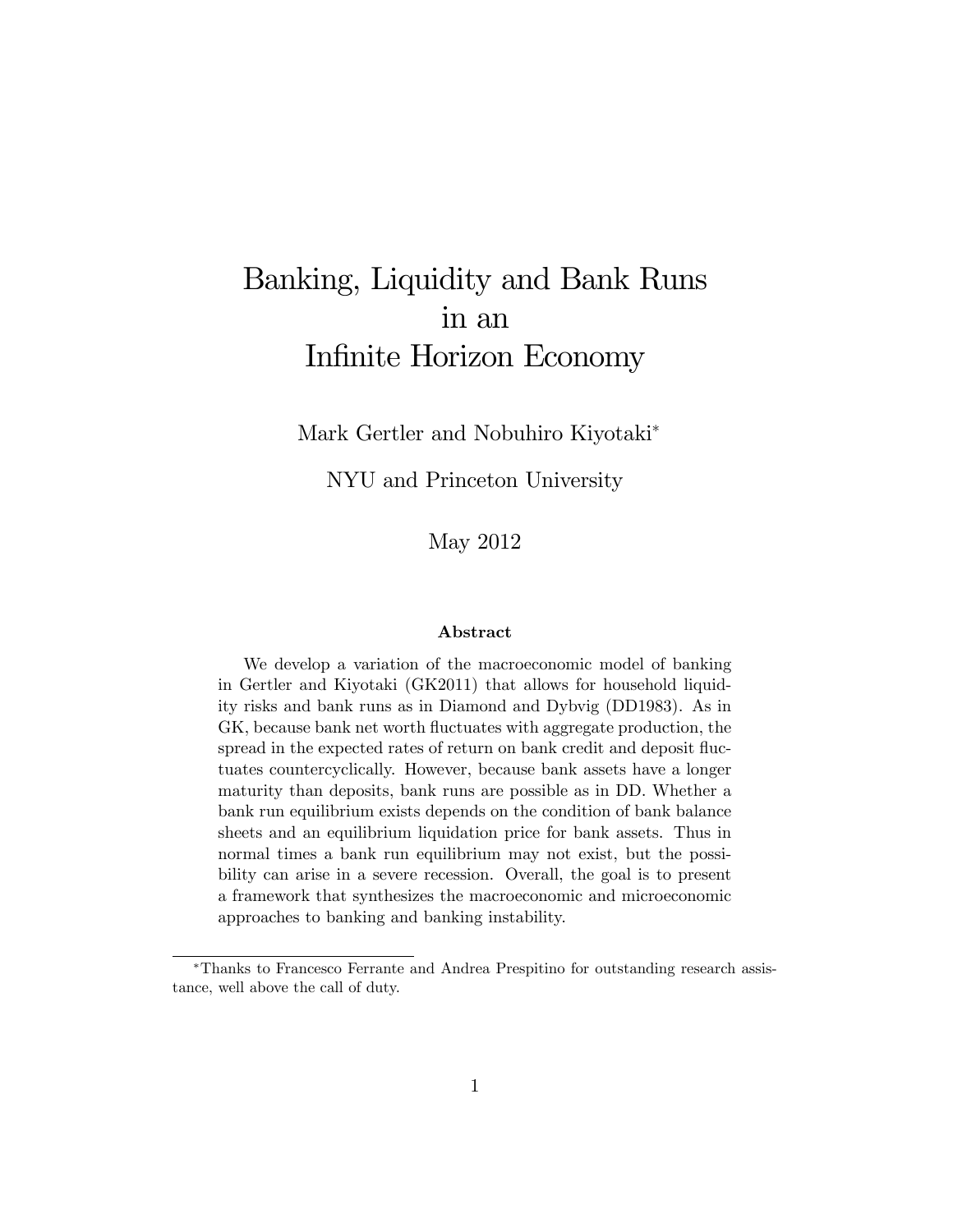# 1 Introduction

There are two complementary approaches in the literature to capturing the interaction between banking distress and the real economy. The first, summarized recently in Gertler and Kiyotaki (2011), emphasizes how the depletion of bank capital in an economic downturn hinders banks ability to intermediate funds. Due to agency problems (and possibly also regulatory constraints) a bank's ability to raise funds depends on its capital. Portfolios losses experienced in a downturn accordingly lead to losses of bank capital that are increasing in the degree of leverage. In equilibrium, a contraction of bank capital and bank assets raises the cost of bank credit, slows the economy and depresses asset prices further. The second approach, pioneered by Diamond and Dybvig (1983), focuses on how maturity mismatch in banking, i.e. the combination of short term liabilities and partially illiquid long term assets, opens up the possibility of bank runs. If they occur, runs lead to inefficient asset liquidation along with a general loss of banking services.

In the recent crisis, both phenomena were clearly at work. Depletion of capital from losses on sub-prime loans and related assets forced many Önancial institutions to contract lending and raised the cost of credit they did offer. (See, e.g. Adrian, Colla and Shin, 2012, for example.) Eventually, however, weakening financial positions led to classic runs on a number of the investment banks and money market funds, as emphasized by Gorton (2010) and Bernanke  $(2010)$ . The asset firesale induced by the runs amplified the overall Önancial distress.

To date, macroeconomic models which have tried to capture the effects of banking distress have emphasized balance-sheet and Önancial accelerator effects, but not captured bank runs. Most models of bank runs, however, are typically quite stylized and not suitable for quantitative analysis. Further, often the runs are not connected to fundamentals. That is, they may be equally likely to occur in good times as well as bad.

Our goal is to develop a simple macroeconomic model of banking instability that features both balance-sheet and financial accelerator effects and bank runs. Our approach emphasizes the complementary nature of these mechanisms. Balance sheet conditions not only affect the cost of bank credit, they also affect whether runs are possible. In this respect one can relate the possibility of runs to macroeconomic conditions and in turn characterize how runs feed back into the macroeconomy.

For simplicity, we consider an infinite horizon economy with a fixed supply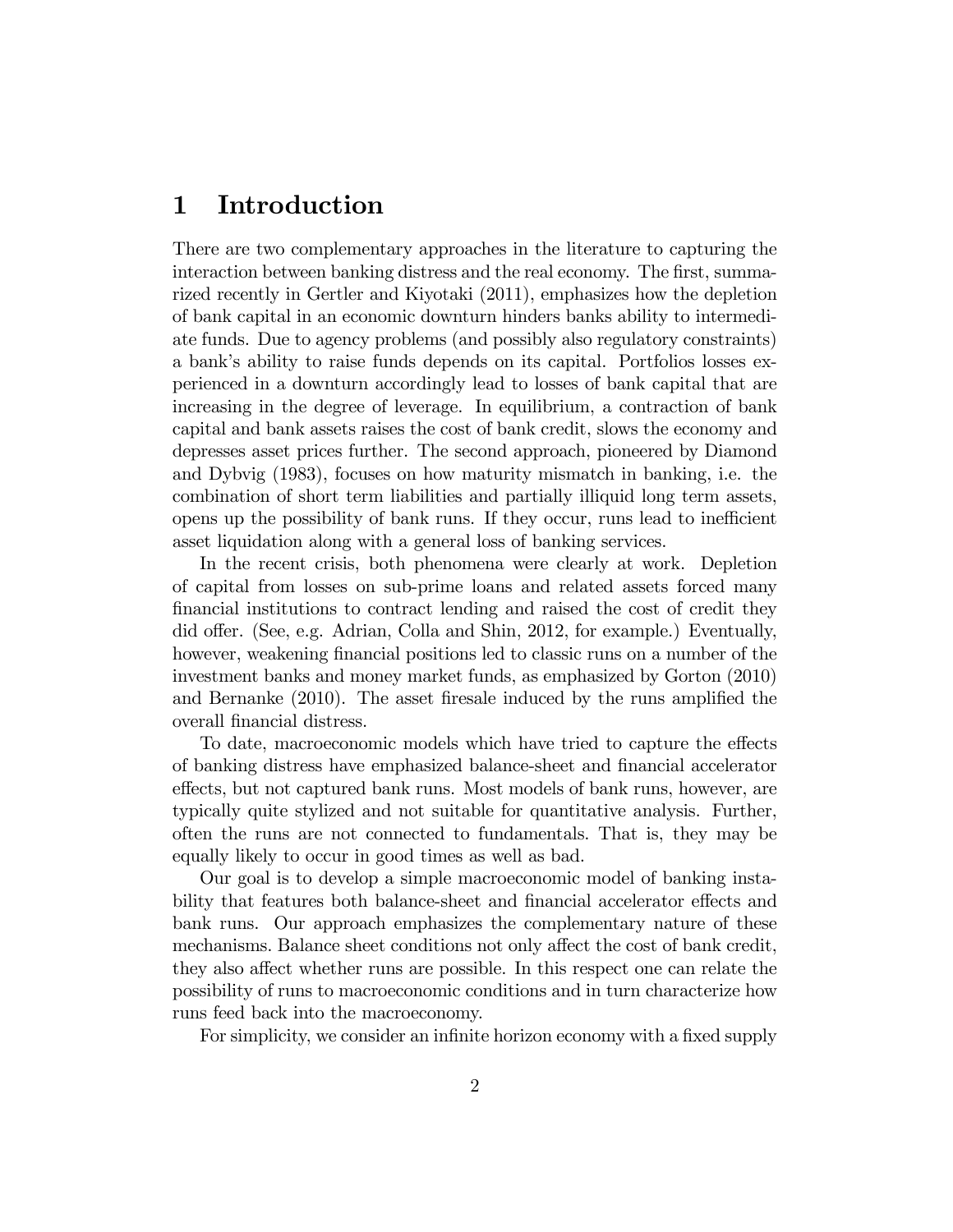of capital, along with households and bankers. It is not difficult to map the framework into a more conventional macroeconomic model with capital accumulation. The economy with a fixed supply of capital, however, allows us to characterize in a fairly tractable way how banking distress and bank runs affect the behavior of asset prices. With capital accumulation, asset price movements translate into affects on investment and output.

As in Gertler and Karadi (2011) and Gertler and Kiyotaki (2011), endogenous procyclical movements in bank balance sheets lead to countercyclical movements in the cost of bank credit. At the same time, due to maturity mismatch, bank runs may be possible, following Diamond and Dybvig (1983). Whether or not a bank run equilibrium exists will depend on two key factors: the condition of bank balance sheets and an endogenously determined liquidation price. Thus, a situation can arise where a bank run cannot occur in normal times, but where a severe recession can open up the possibility.

Critical to the possibility of runs is that banks issues demandable short term debt. In our baseline model we simply assume this is the case. We then provide a stronger motivation for this scenario by introducing household liquidity risks, in the spirit of Diamond and Dybvig.

Section 2 presents the model, including both a no-bank run and a bank run equilibria, along with the extension to the economy with household liquidity risks. Section 3 presents a number of illustrative numerical experiments. We illustrate how bank balance sheet behavior affects the cost of credit in the no-bank run equilibrium and how it may open up the possibility of destructive bank run behavior. Finally, in section 4 we conclude with a discussion of policies that can reduce the likelihood of bank runs. As in Diamond and Dybvig, there is a role for deposit insurance. However, other possibilities, including commitment by the central bank to lender of last resort activity can also be useful.

# 2 Model

### 2.1 Key Features

The framework is a variation of the infinite horizon macroeconomic model with a banking sector and liquidity risks developed in Gertler and Kiyotaki (2011). There are two classes of agents - households and bankers - with a continuum of measure unity of each type. Bankers intermediate funds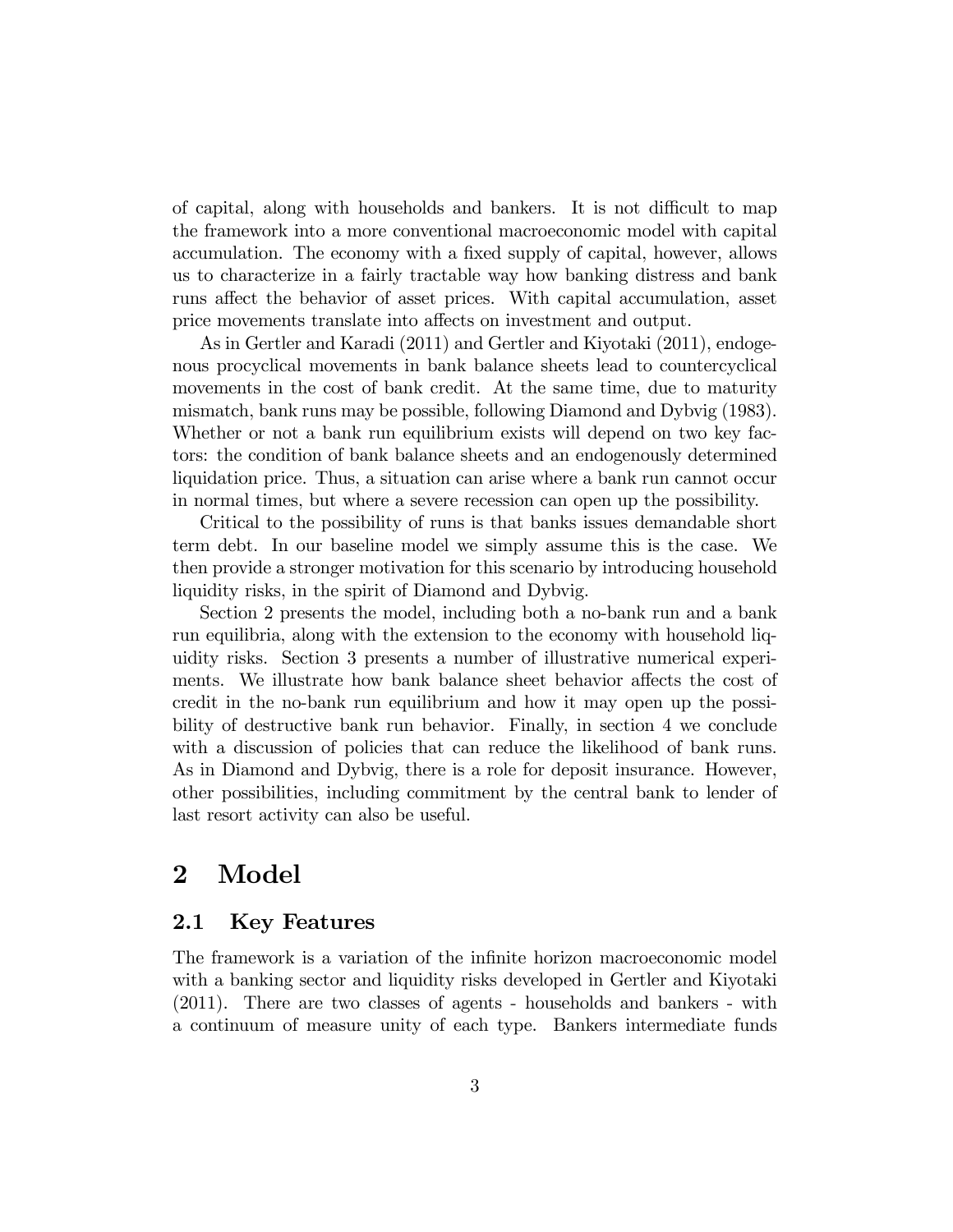between households and productive assets.

There are two goods, a durable asset "capital," and a nondurable good. Capital does not depreciate and is fixed in supply at  $\overline{K}$  which we normalize at unity. We suppose that banks are more efficient than households at screening and monitoring capital, but we also allow households to directly hold capital as well. Let  $K_t^b$  be the total capital held by banks and  $K_t^h$  be the amount held by households. Then the allocation of capital must satisfy

$$
K_t^b + K_t^h = \overline{K} = 1.
$$
 (1)

When a banker intermediates  $K_t^b$  units of capital in period t, there is a payoff of  $Z_{t+1}K_t^b$  units of the nondurable good in period  $t+1$  plus the undepreciated leftover capital:

date t K<sup>b</sup> t capital ! date t+1 K<sup>b</sup> t capital Zt+1K<sup>b</sup> <sup>t</sup> output (2)

where  $Z_{t+1}$  is a multiplicative aggregate shock to productivity.

By contrast, we suppose that households that directly hold capital at  $t$ for a payoff at  $t+1$  must pay a management cost of  $f(K_t^h)$  units of the nondurable goods at  $t$ , as follows:

$$
date \ t \t\t date \ t+1
$$
\n
$$
K_t^h \text{ capital} \t\t \frac{K_t^h \text{ capital}}{f(K_t^h) \text{ goods}} \t\t \rightarrow \t \begin{cases} K_t^h \text{ capital} \\ Z_{t+1} K_t^h \text{ output} \end{cases} \t\t (3)
$$

The management cost is meant to reflect the lack of expertise relative to banks that households have in screening and monitoring investment projects. We suppose that for each household the management cost is increasing and convex in the quantity of capital held:

$$
f(K_t^h) = \begin{cases} \frac{\alpha}{2} (K_t^h)^2, & \text{for } K_t^h \le \overline{K}^h, \\ \alpha \overline{K}^h (K_t^h - \overline{\frac{K}{2}}^h), & \text{for } K_t^h > \overline{K}^h. \end{cases}
$$
(4)

with  $\alpha > 0$ . Further, below some threshold  $\overline{K}^h \in (0,1)$ ,  $f(K_t^h)$  is strictly convex and then becomes linear after it reaches  $\overline{K}^h$ . We allow for the kink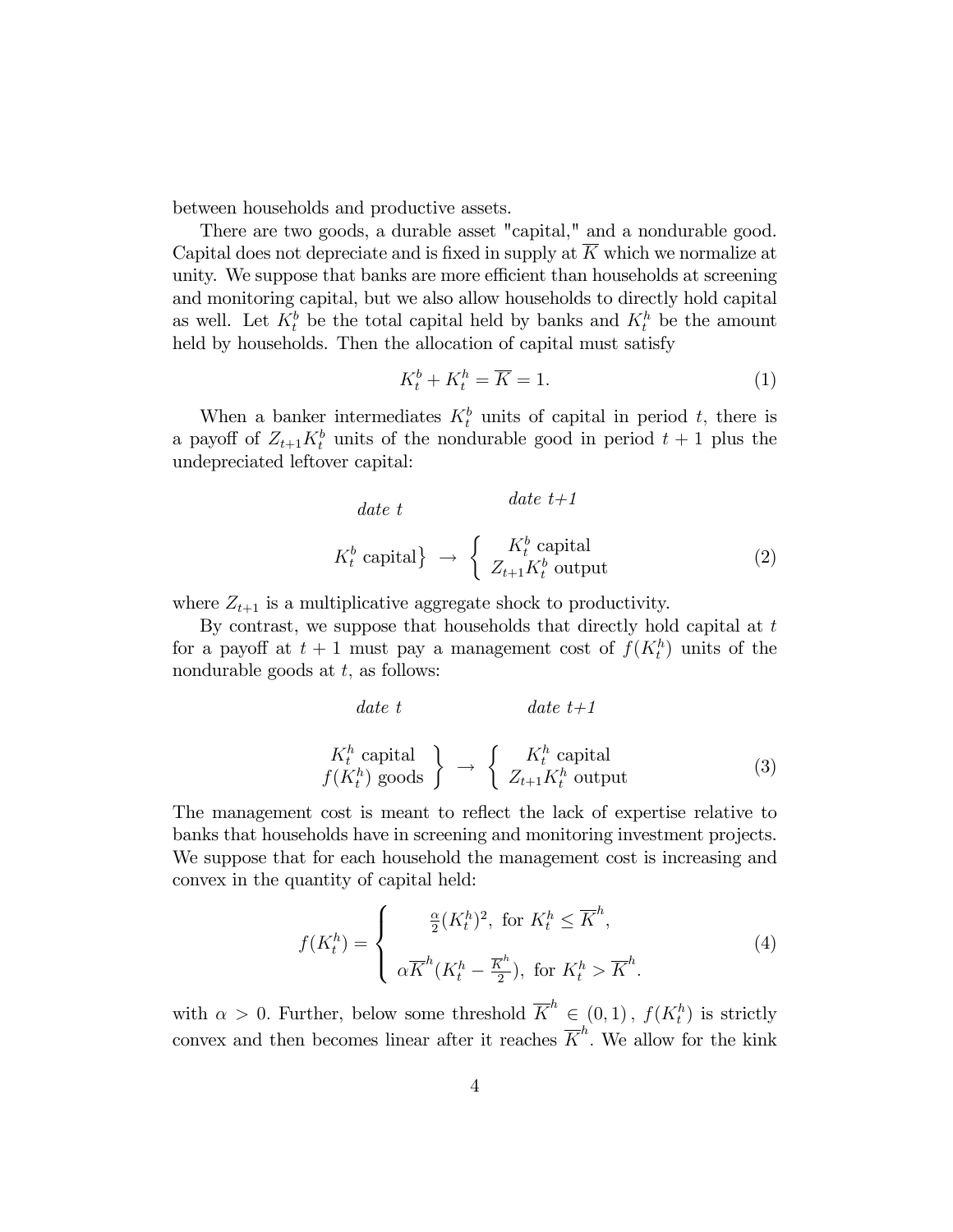in the marginal cost to ensure that it remains profitable for households to absorb all the capital in the wake of a banking collapse.

In the absence of financial market frictions, bankers will intermediate the entire capital stock. In this instance, households save entirely in the form of bank deposits. If the banks are constrained in their ability to obtain funds, households will directly hold some of the capital. Further, to the extent that the constraints on banks tighten countercyclically, as will be the case in our model, the share of capital held by households will move countercyclically. In the extreme case of a bank run, households hold the entire capital stock  $(i.e., K_t^h = 1).$ 

As with virtually all models of banking instability beginning with Diamond and Dybvig (1983), a key to opening up the possibility of a bank run is maturity mismatch. Banks issue non-contingent short term liabilities and hold imperfectly liquid long term assets. Within our framework, the combination of financing constraints on banks and inefficiencies in household management of capital will give rise to imperfect liquidity in the market for capital.

We proceed to describe the behavior of households, banks and the competitive equilibrium. We then describe the circumstances under which bank runs are possible. For expositional purposes, we begin by studying a benchmark model where we simply assume that banks issues short term debt. Within this benchmark model we can illustrate the main propositions regarding the possibility of bank runs and the connection to bank balance sheet strength. We then generalize the model to allow for household liquidity risks in the spirit of Diamond and Dybvig in order to motivate why banks issue demandable deposits.

### 2.2 Households

Each household consumes and saves. Households save by either by lending funds to competitive financial intermediaries or by holding capital directly. In addition to the returns on portfolio investments, each household also receives an endowment of nondurable goods,  $Z_t W^h$ , every period that varies proportionately with the aggregate productivity shock  $Z_t$ .

Intermediary deposits held from  $t$  to  $t + 1$  are one period bonds that pay the certain gross return  $R_{t+1}$  in the absence of a bank run. In the event of a bank run, a depositor may receive either the full promised return or nothing, depending on the timing of the withdrawal. Following Diamond and Dybvig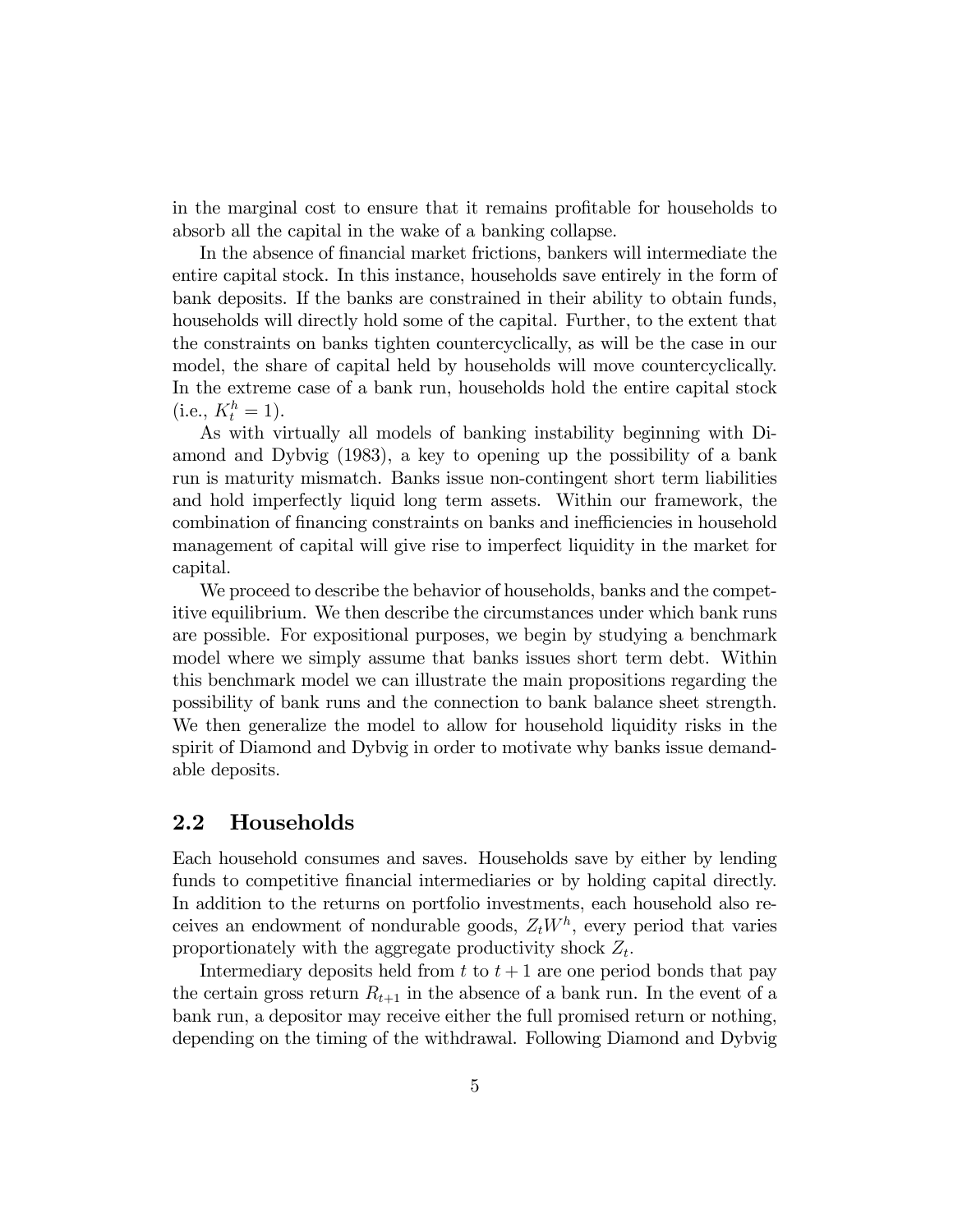(1983), we suppose that deposits are paid out according to a "sequential service constraint." Depositors form a line to withdraw and the bank meets the obligation sequentially until its funds are exhausted. If the bank has insufficient funds to meet its withdrawal requests, a fraction of depositors will be left with nothing. We assume that bank runs are completely unanticipated events. Thus, we proceed to solve the household's choice problem as if it perceives no possibility of a bank run. Then in a subsequent section we characterize the circumstances under which an unanticipated run might be possible.

Let  $C_t^h$  be household consumption,  $D_t$  be household bank deposits, and  $Q_t$  be the market price of capital. Household utility  $U_t$  is given by

$$
U_t = E_t \left( \sum_{i=0}^{\infty} \beta^i \ln C_{t+i}^h \right)
$$

with  $0 < \beta < 1$ . The household then chooses consumption  $C_t^h$ , direct capital holdings  $K_t^h$  and bank deposits  $D_t$  to maximize expected utility subject to the budget constraint

$$
C_t^h + D_t + Q_t K_t^h + f(K_t^h) = Z_t W^h + R_t D_{t-1} + (Z_t + Q_t) K_{t-1}^h,
$$

where, again, we assume that the household assigns a zero probability of a bank run.

The first order conditions for deposits and direct capital holdings are given by

$$
E_t(\Lambda_{t,t+1}R_{t+1}) = 1\tag{5}
$$

$$
E_t(\Lambda_{t,t+1}R_{kt+1}^h) = 1\tag{6}
$$

where

$$
\Lambda_{t,t+i} = \beta^i \frac{C_t^h}{C_{t+i}^h}
$$
\n
$$
R_{t+1}^h = \frac{Z_{t+1} + Q_{t+1}}{Q_t + f'(K_t^h)}
$$
\n(7)

and  $f'(K_t^h) = \alpha K_t^h$  for  $K_t^h \in (0, \overline{K}^h]$  and  $= \alpha \overline{K}^h$  for  $K_t^h \in [\overline{K}^h, 1]$ .  $\Lambda_{t,t+i}$  is the household's marginal rate of intertemporal substitution between consumption at date  $t + i$  and  $t$ , and  $R_{t+1}^h$  is the household's gross marginal rate of return from direct capital holdings.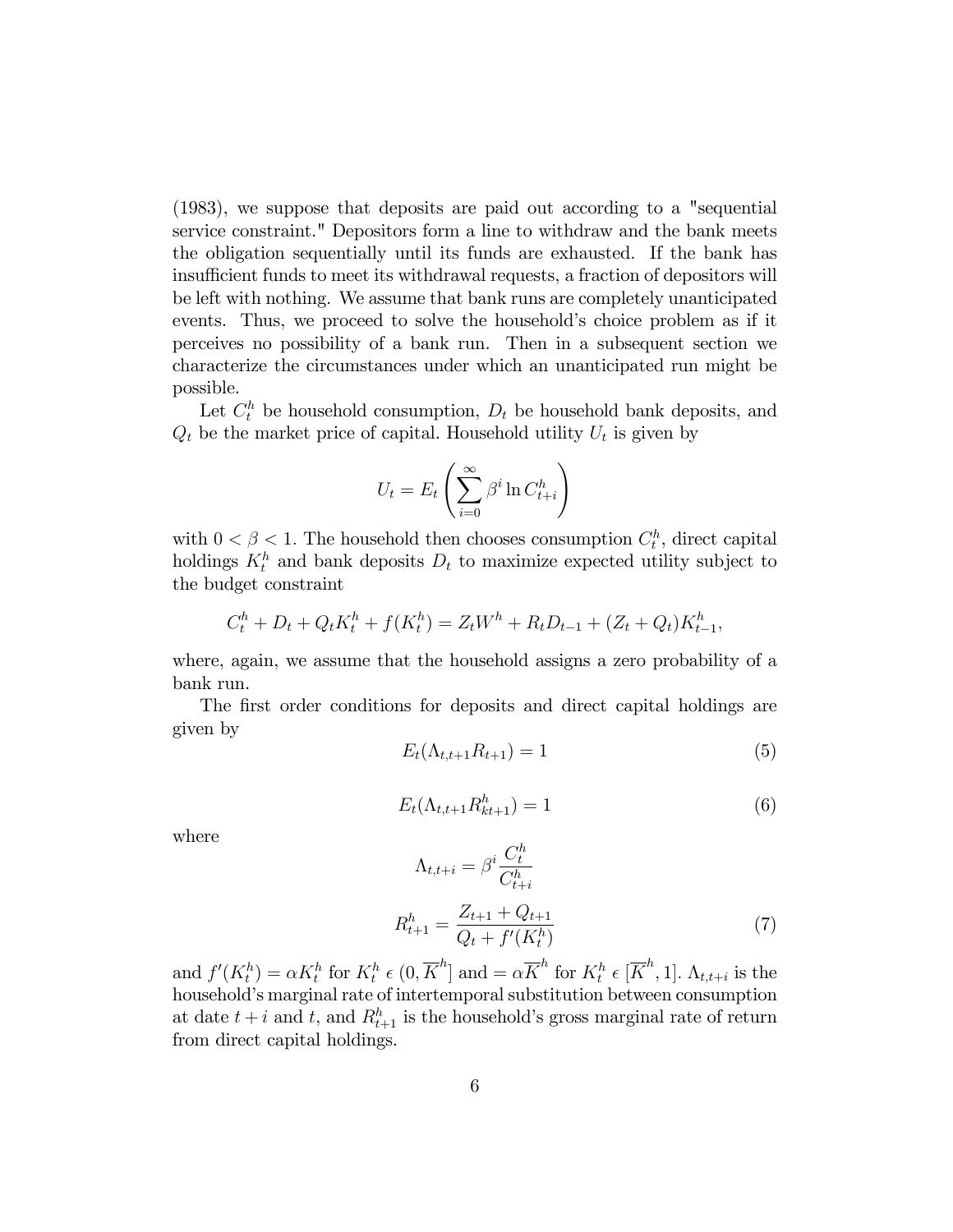Observe that so long as the household has at least some direct capital holdings, the first order condition  $(6)$  will help determine the market price of capital. Further, the market price of capital tends to be decreasing in the share of capital held by households given that over the range  $(0, \overline{K}^h]$ , the marginal management cost  $f'(K_t^h)$  is increasing. As will become clear, a banking crisis will induce asset sales by banks to households, leading a drop in asset prices. The severity of the drop will depend on the quantity of sales and the convexity of the management cost function. In the limiting case of a bank run households absorb all the capital from banks. Capital prices will reach minimum as the marginal cost reaches a maximum (at  $\alpha \overline{K}^h$ ).

Given the utility specification, one can combine the first order conditions with the budget constraint to obtain the following solutions for household consumption

$$
C_t^h = (1 - \beta) \left[ R_t D_{t-1} + (Z_t + Q_t) K_{t-1}^h + F_t \right]
$$
 (8)

where

$$
F_t = Z_t W^h + f'(K_t^h) K_t^h - f(K_t^h) + E_t(\Lambda_{t,t+1} F_{t+1}).
$$
\n(9)

Households consume the fraction  $1-\beta$  of total wealth. Here,  $F_t$  is the present value of sum of the endowment of nondurable goods and 'profits' from direct capital holdings, measured as the gap between the marginal management cost times direct capital holdings and the total management cost.

### 2.3 Banks

Each banker manages a financial intermediary. Bankers fund capital investments by issuing deposits to households as well as by using their own equity, or net worth,  $n_t$ . Due to financial market frictions, bankers may be constrained in their ability to obtain deposits from households.

To the extent bankers may face financial market frictions, they will attempt to save their way out of the financing constraint by accumulating retained earnings in order to move toward one hundred percent equity financing. To limit this possibility, we assume that bankers have finite expected horizons. In particular, we suppose that each banker has an i.i.d probability  $\sigma$  of surviving until the next period and a probability  $1 - \sigma$  of exiting. The expected horizon of a banker is then  $\frac{1}{1-\sigma}$ . Note that the expected horizon may be long. But it is critical that it is finite.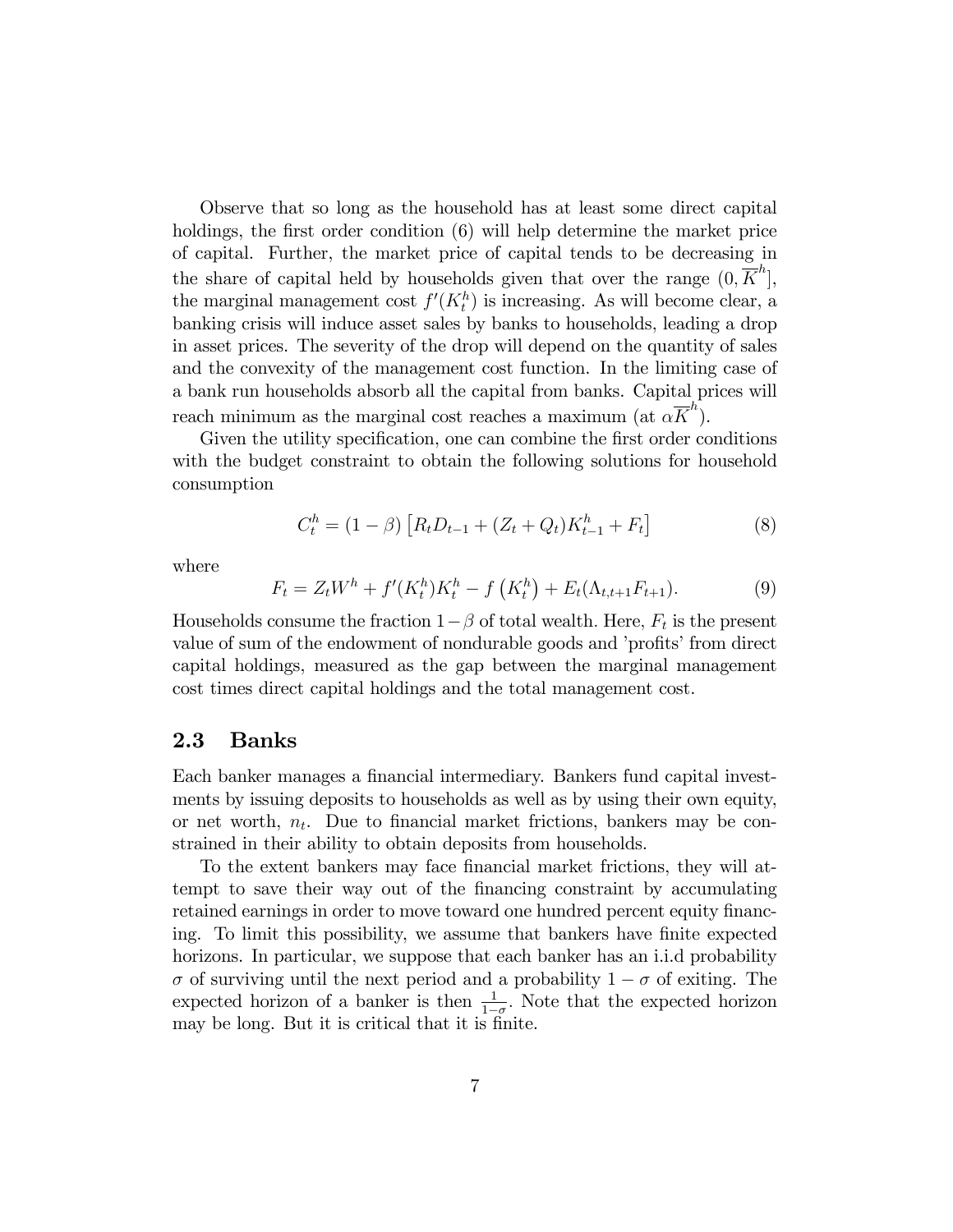Every period new bankers enter: The number of entering bankers equals the number who exit, keeping the total population of bankers constant. Each new banker takes over the enterprise of an exiting banker and in the process inherits the skills of the exiting banker. The exiting banker removes his equity stake  $n_t$  in the bank. The new banker's initial equity stake consists an endowment  $w<sup>b</sup>$  of nondurable goods received only in the first period of operation. As will become clear, this setup provides a simple way to motivate "dividend payouts" from the banking system in order to ensure that banks use leverage in equilibrium.

In particular, we assume that bankers are risk neutral and enjoy utility from consumption in the period they exit.<sup>1</sup> Let  $c_t^b$  be terminal consumption by an individual banker. Then the expected utility of a continuing banker at the end of period t is given by

$$
V_t = E_t \left[ \sum_{i=1}^{\infty} \beta^i (1 - \sigma) \sigma^{i-1} c_{t+i}^b \right].
$$

During each period t a bank finances its asset holdings  $Q_t k_t^b$  with deposits  $d_t$  and net worth  $n_t$ :

$$
Q_t k_t^b = d_t + n_t. \tag{10}
$$

We assume that banks cannot issue new equity: They can only accumulate net worth via retained earnings. While this assumption approximately accords with reality, we do not explicitly model the agency frictions that underpin it.

The net worth of "surviving" bankers is the gross return on assets net the cost of deposits, as follows:

$$
n_t = (Z_t + Q_t)k_{t-1}^b - R_t d_{t-1}.
$$
\n(11)

For new bankers at  $t$ , net worth simply equals the initial endowment:

$$
n_t = w^b.
$$

Finally, exiting bankers no longer operate banks and simply use their net worth to consume:

$$
c_t^b = n_t.
$$

<sup>&</sup>lt;sup>1</sup>We could generalize to allow active bankers to receive utility that is linear in consumption each period. So long as the banker is constrained, it will be optimal to defer all consumption until the exit period.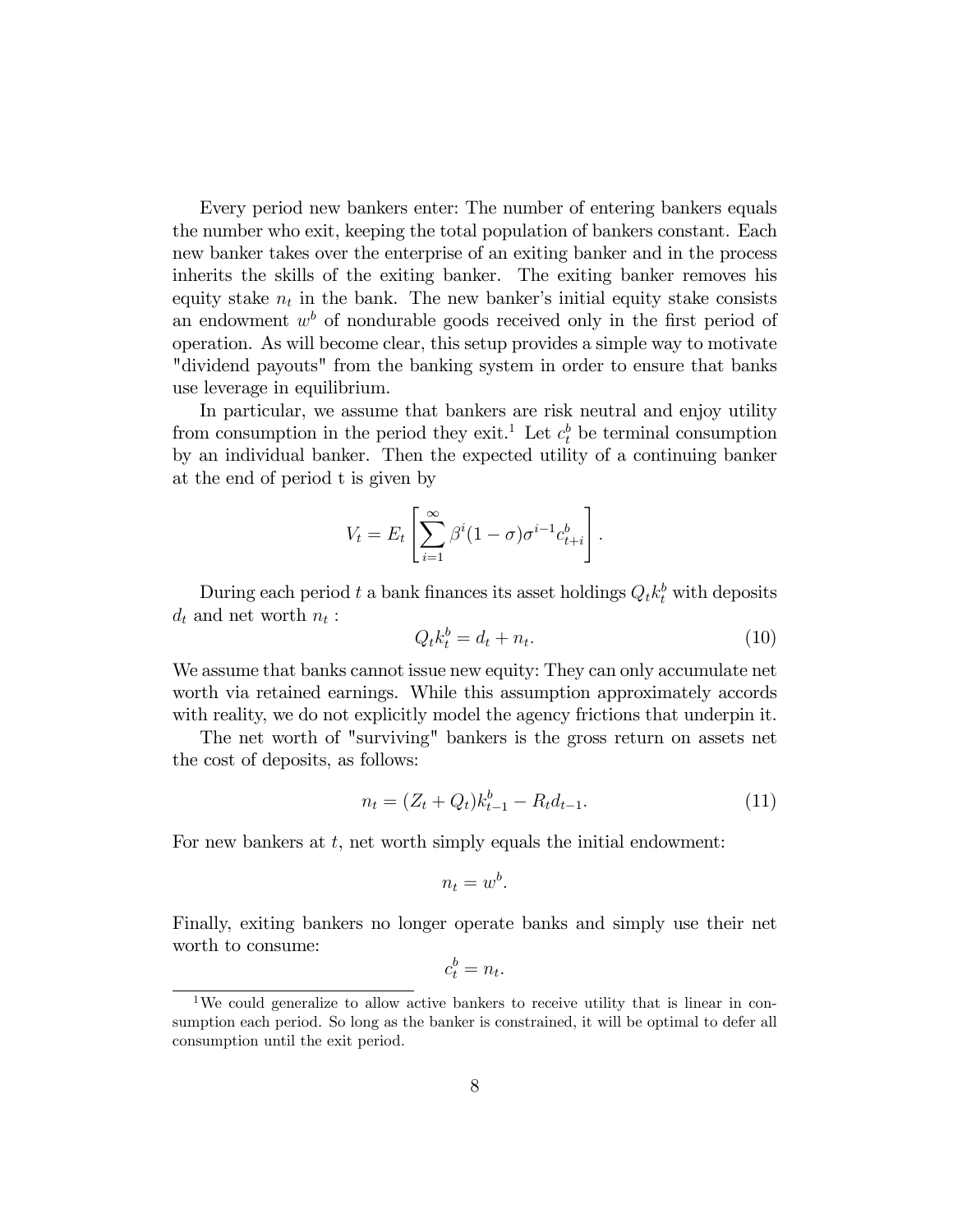To motivate a limit on the bankís ability to obtain deposits, we introduce the following moral hazard problem: At the end of the period the banker can choose to divert the fraction  $\theta$  of assets for personal use. (Think of the way a banker may divert funds is by paying unwarranted bonuses or dividends to his or her family members.) The cost to the banker is that the depositors can force the intermediary into bankruptcy at the beginning of the next period. The depositors can only recover the fraction of  $1 - \theta$  of the assets from the defaulting bank. Accordingly, for rational depositors to lend, it must be the case that the franchise value of the bank, i.e., the present discounted value of payouts from operating the bank,  $V_t$ , exceeds the gain to the bank from diverting assets. Accordingly, any financial arrangement between the bank and its depositors must satisfy the following incentive constraint<sup>2</sup>:

$$
\theta Q_t k_t^b \le V_t. \tag{12}
$$

Given that bankers simply consume their equity when they exit, we can restate the bank's franchise value recursively as the expected discounted value of net worth at the time of exiting, as follows:

$$
V_t = E_t[\beta(1-\sigma)n_{t+1} + \beta\sigma V_{t+1}].
$$
\n(13)

The banker's optimization problem then is to choose  $(k_t^b, d_t)$  each period to maximize the franchise value  $(13)$  subject to the incentive constraint  $(12)$ and the flow of funds constraints  $(10,11)$ .

We guess that the bank's franchise value is the linear function of assets and deposits as follows

$$
V_t = \nu_{kt} k_t^b - \nu_t d_t,
$$

and then subsequently verify this guess. Using the flow-of-funds constraint  $(10)$ , we can express the franchise value as:

$$
V_t = \mu_t Q_t k_t^b + \nu_t n_t
$$

with

$$
\mu_t \equiv \frac{\nu_{kt}}{Q_t} - \nu_t.
$$

<sup>&</sup>lt;sup>2</sup>Note that the incentive constraint embeds the constraint that  $n_t$  must be positive for the bank to operate since  $V_t$  will turn out to be linear in  $n_t$ . We will choose parameters and shock variances that keep  $n_t$  non-negative in a "no-bank run" equilibrium. An unanticipated bank run, however, will force  $n_t$  to zero, as we show later.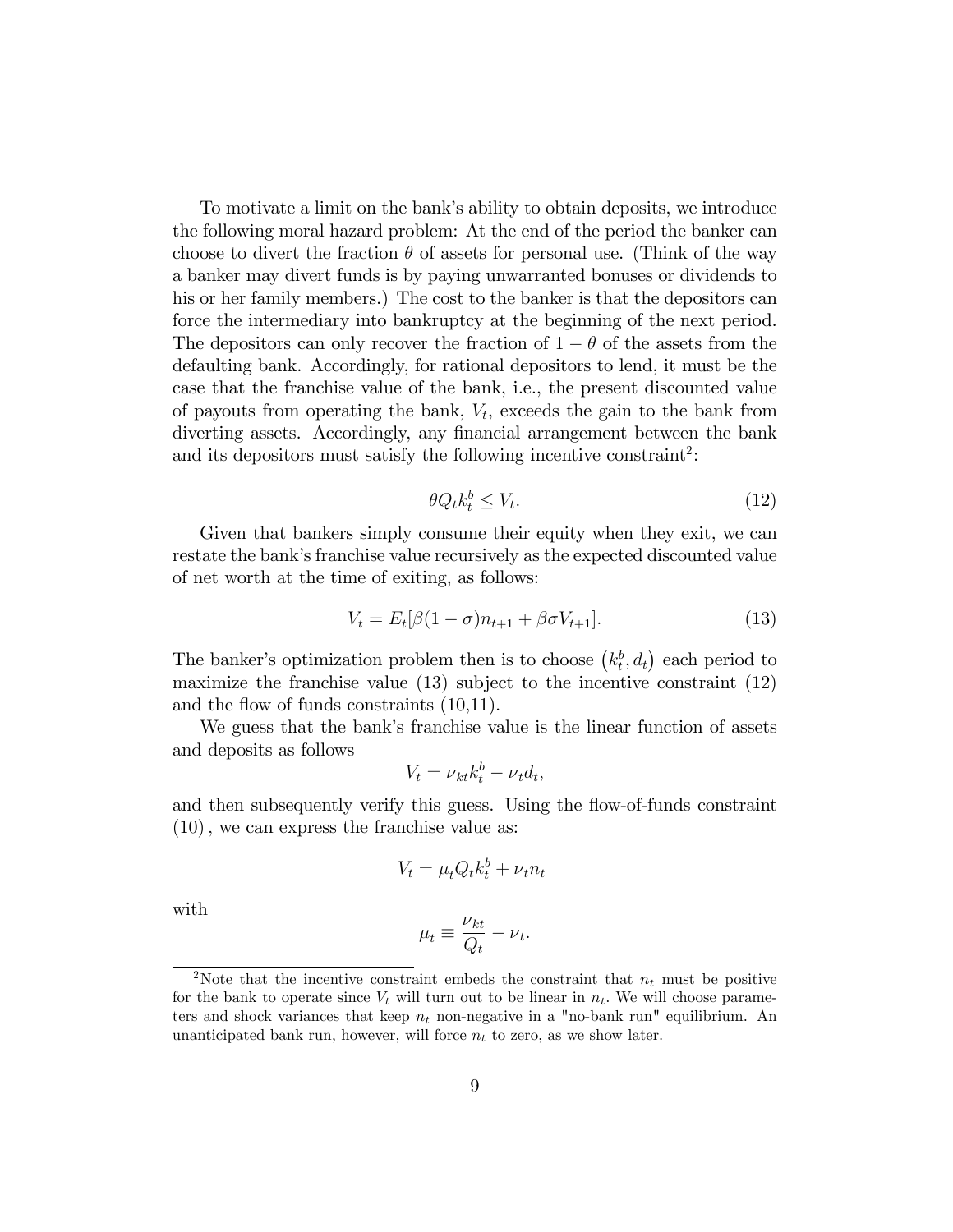We can think of  $\mu_t$  as the excess marginal dollar value of assets over deposits. In turn, we can rewrite the incentive constraint as

$$
\theta Q_t k_t^b \le \mu_t Q_t k_t^b + \nu_t n_t.
$$

It follows that incentive constraint (12) is binding if and only if the excess marginal value from honestly managing assets  $\mu_t$  is positive but less than the marginal gain from diverting assets  $\theta$ , i.e.<sup>3</sup>

$$
0<\mu_t<\theta.
$$

Assuming this condition is satisfied, the incentive constraint leads to the following limit on the scale of bank assets  $Q_t k_t^b$  to net worth  $n_t$ :

$$
\frac{Q_t k_t^b}{n_t} = \frac{\nu_t}{\theta - \mu_t} \equiv \phi_t.
$$
\n(14)

We refer to  $\phi_t$  as the maximum leverage ratio. It depends inversely on  $\theta$ ; An increase in the bank's ability to divert funds reduces the amount depositors are willing to lend. As the bank expands assets by issuing deposits, its incentive to divert funds increases. The constraint (14) limits the portfolio size to the point where the bank's incentive to cheat is exactly balanced by the cost of losing the franchise value. In this respect the agency problem leads to an endogenous capital constraint.

From equations (10) and (11), the recursive expression of franchise value (13) becomes

$$
\mu_t Q_t k_t^b + \nu_t n_t = \beta E_t \left\{ \left[ 1 - \sigma + \sigma \left( \nu_{t+1} + \phi_{t+1} \mu_{t+1} \right) \right] \left[ (R_{t+1}^b - R_{t+1}) Q_t k_t^b + R_{t+1} n_t \right] \right\},
$$

where  $R_{t+1}^b$  is the realized rate of return on banks assets (i.e. capital intermediated by bank), and is given by

$$
R_{t+1}^b = \frac{Z_{t+1} + Q_{t+1}}{Q_t}.
$$

Using the method of undetermined coefficients, we verify the conjecture that the franchise value is indeed linear in assets and deposits, with

$$
\mu_t = \beta E_t [(R_{t+1}^b - R_{t+1})\Omega_{t+1}], \tag{15}
$$

<sup>&</sup>lt;sup>3</sup>In the numerical analysis in section 3, we choose parameters to ensure that the condition  $0 < \mu_t < \theta$  is always satisfied in the no bank-run equilibrium.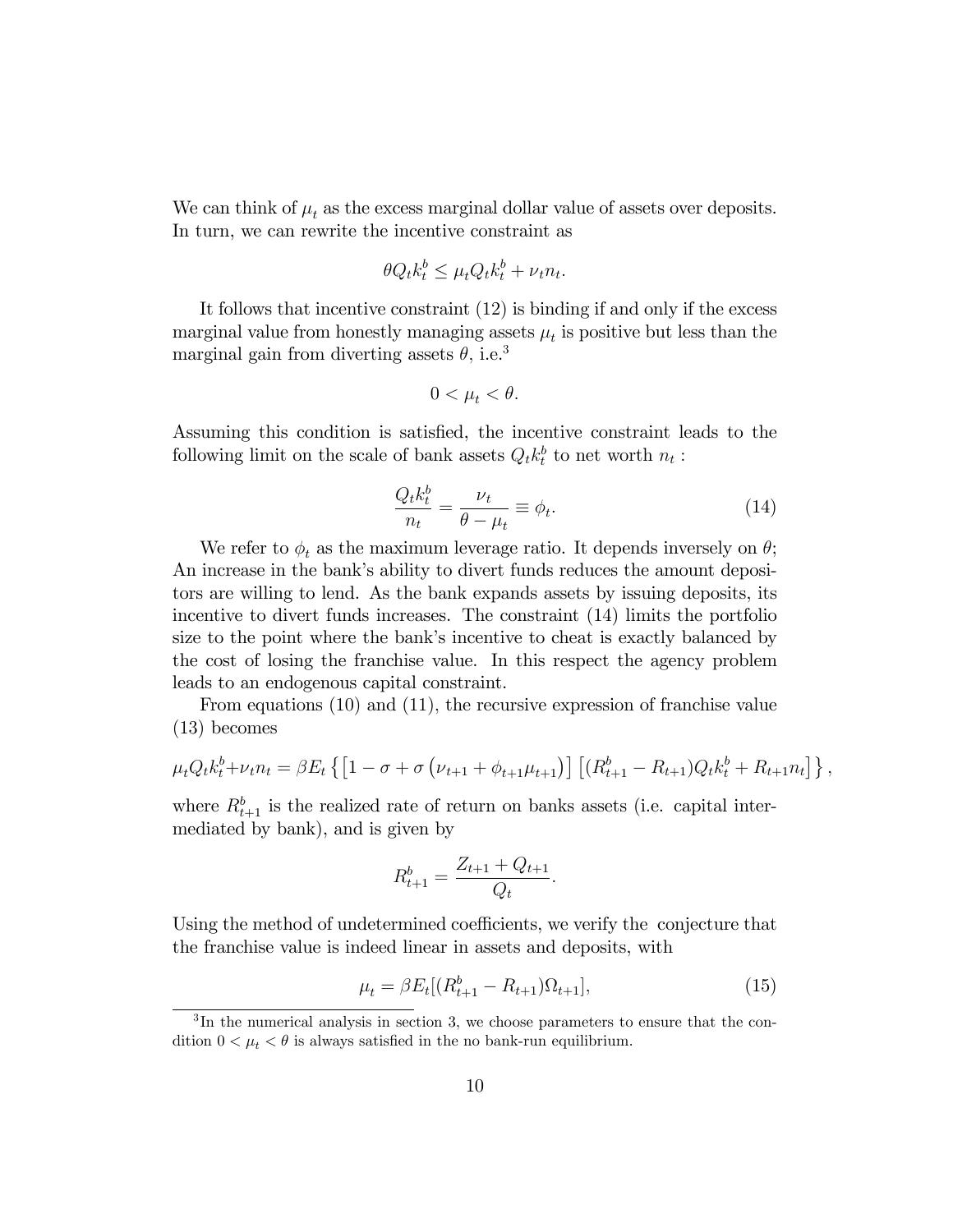$$
\nu_t = \beta R_{t+1} E_t \left( \Omega_{t+1} \right) \tag{16}
$$

with

$$
\Omega_{t+1} \equiv 1 - \sigma + \sigma \left( \nu_{t+1} + \phi_{t+1} \mu_{t+1} \right).
$$

The coefficient  $\mu_t$  is the discounted excess return per unit of assets intermediated. The coefficient  $\nu_t$  is the discounted cost per unit of deposits. In each case the payoffs are adjusted by the variable  $\Omega_{t+1}$  which takes into account that, if the bank is constrained, the shadow value of a unit of net worth to the bank may exceed unity. In particular, we can think of  $\Omega_{t+1}$  as a probability weighted average of the marginal values of net worth to exiting and to continuing bankers at  $t+1$ . For an exiting banker at  $t+1$  (which occurs with probability  $1 - \sigma$ , the shadow value of an additional unit of net worth is simply unity, since he or she just consumes it. Conversely, for a continuing banker (which occurs with probability  $\sigma$ ), the shadow value is  $\partial V_t/\partial n_t = \nu_t + \mu_t(\partial Q_t k_t^b/\partial n_t) = \nu_t + \mu_t \phi_t$ . In this instance an additional unit of net worth saves the banker  $\nu_t$  in deposit costs and permits he or she to earn the excess value  $\mu_t$  on an additional  $\phi_t$  units of assets, the latter being the amount of assets he can lever with an additional unit of net worth.

When the incentive constraint is not binding, unlimited arbitrage by banks will push discounted excess returns to zero, implying  $\mu_t = 0$ . When the incentive constraint is binding, however, limits to arbitrage emerge that lead to positive expected excess returns in equilibrium, i.e.,  $\mu_t > 0$ . Note that the excess return to capital implies that for a given riskless interest rate, the required return to capital is higher than would otherwise be and, conversely the price of capital is lower. Indeed, a financial crisis in the model will involve a sharp increase in the excess rate of returns on asset along with a sharp contraction in the price of asset. In this regards, a bank run will be an extreme version of a financial crisis.

## 2.4 Aggregation and Equilibrium without Bank Runs

Given that the maximum feasible leverage ratio  $\phi_t$  is independent of individualspecific factors and given a parametrization where the incentive constraint is binding in equilibrium, we can aggregate across banks to obtain the relation between total assets held by the banking system  $Q_t K_t^b$  and total net worth  $N_t:$ 

$$
Q_t K_t^b = \phi_t N_t. \tag{17}
$$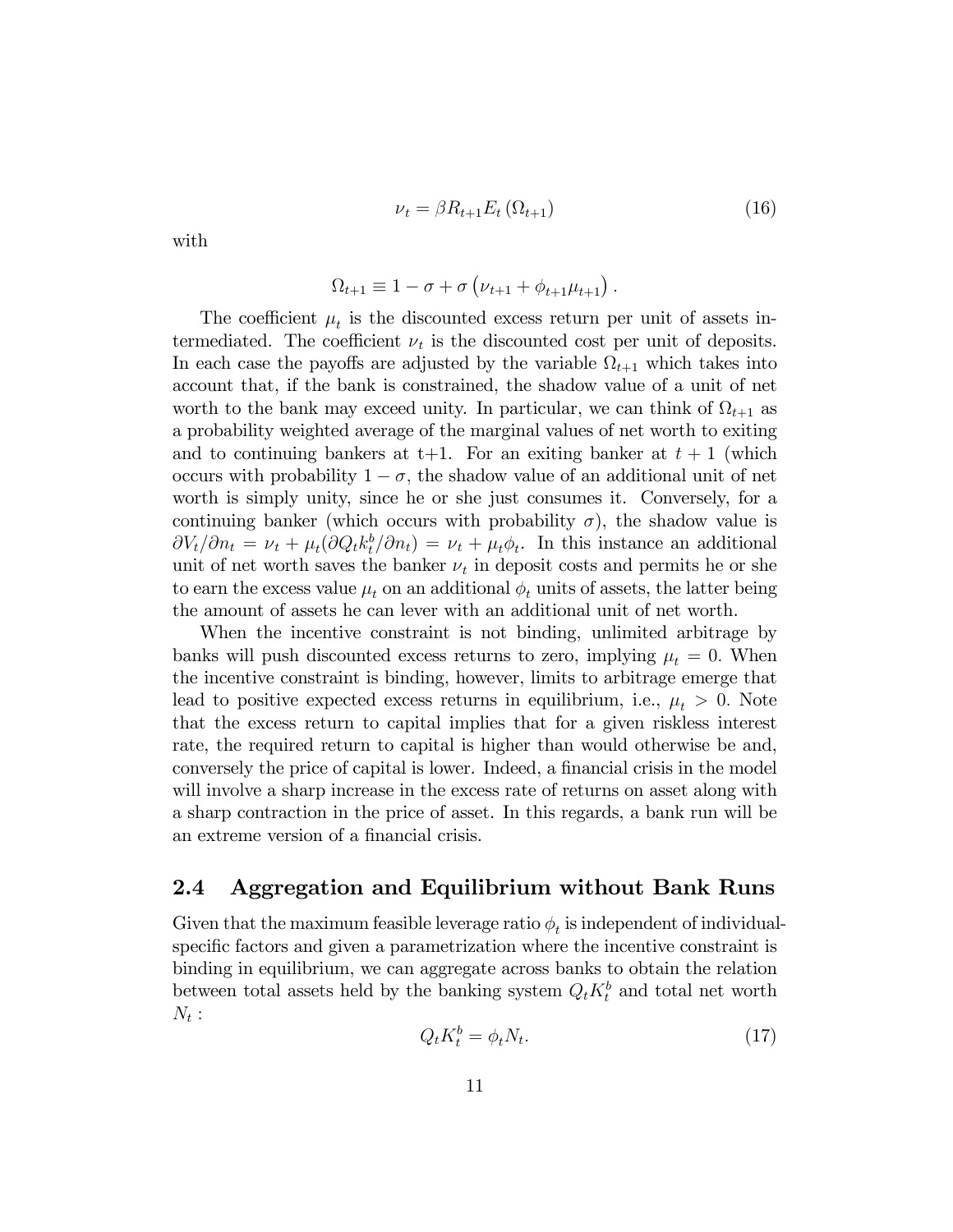Summing across both surviving and entering bankers yields the following expression for the evolution of  $N_t$ :

$$
N_t = \sigma[(Z_t + Q_t)K_{t-1}^b - R_tD_{t-1}] + W^b
$$
\n(18)

where  $W^b = (1 - \sigma)w^b$  is the total endowment of entering bankers. The first term is the accumulated net worth of bankers that operated at  $t - 1$ and survived to t, equal to the product of the survival rate  $\sigma$  and the net earnings on bank assets  $(Z_t + Q_t)K_{t-1}^b - R_tD_{t-1}$ . Conversely, exiting bankers consume the fraction  $1 - \sigma$  of net earnings on assets:

$$
C_t^b = (1 - \sigma)[(Z_t + Q_t)K_{t-1}^b - R_t D_{t-1}].
$$
\n(19)

Total output  $Y_t$  is the sum of output from capital, household endowment  $Z_t W^h$  and bank endowment  $W^b$ :

$$
Y_t = Z_t + Z_t W^h + W^b. \tag{20}
$$

Finally, output is either used for management costs, or consumed by households and bankers:

$$
Y_t = f(K_t^h) + C_t^h + C_t^b. \tag{21}
$$

### 2.5 Bank Runs

We now consider the possibility of an unexpected bank run. In particular, we maintain assumption that when households acquire deposits at  $t-1$ that mature in  $t$ , they attach zero probability to a possibility of a run at  $t$ . However, we now allow for the chance of a run ex post, as deposits mature at t and households must decide whether to roll them over for another period.

An ex post "run equilibrium" is possible if individual depositors believe that if other households do not roll over their deposits with the bank, the bank may not be able to meet its obligations on the remaining deposits. As in Diamond and Dybvig (1983), the sequential service feature of deposit contracts opens up the possibility that a depositor could lose everything by failing to withdraw. In this situation two equilibria are possible: a "normal" one where households keep their deposits in banks, and a "run" equilibrium where households withdraw all their deposits, banks are liquidated, and households use their residual funds to acquire capital directly.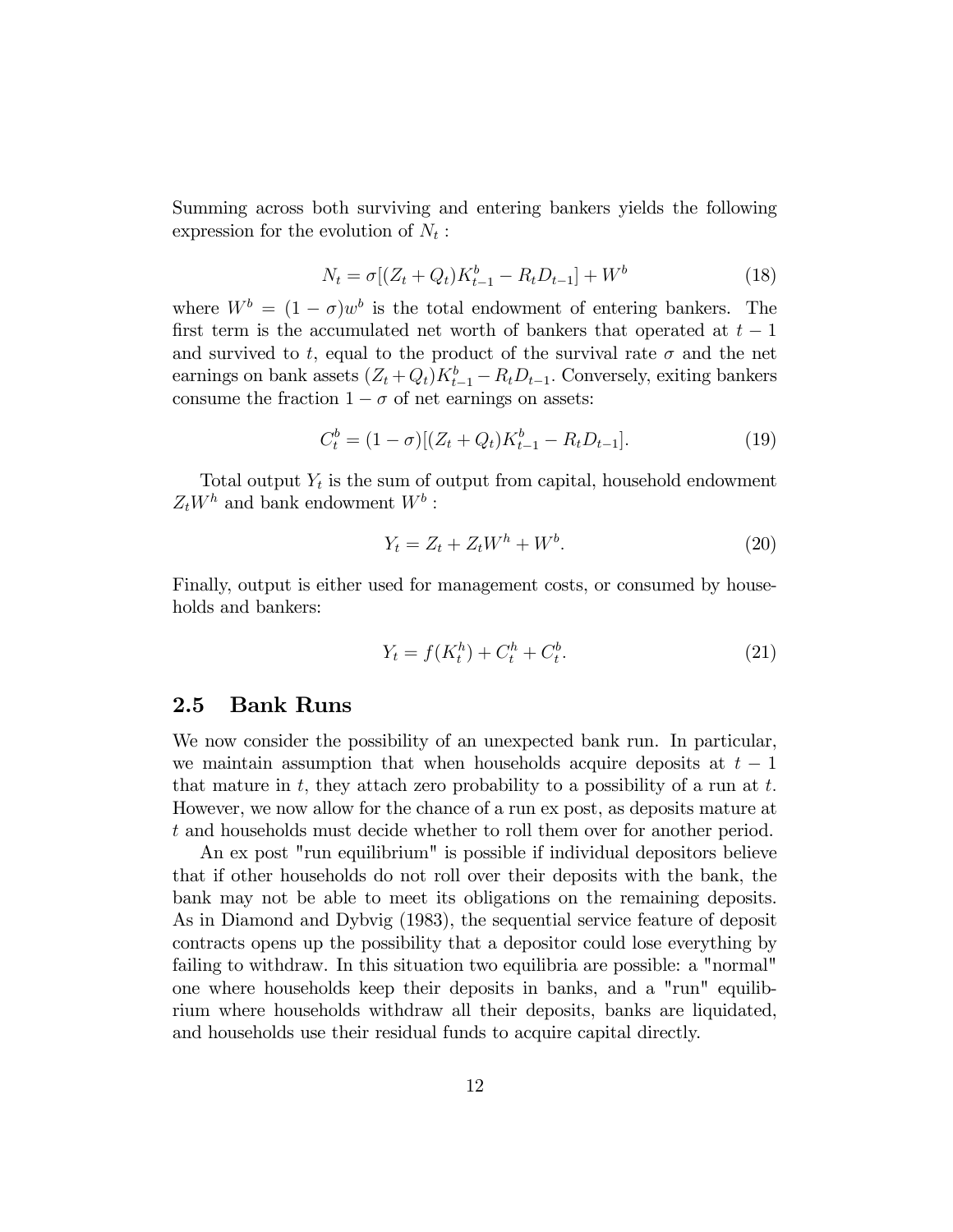We begin with the standard case where each depositor decides whether to run, before turning to a more quantitatively flexible case where at any moment only a fraction  $\gamma$  of depositors consider running.

#### 2.5.1 Conditions for a Bank Run Equilibrium

In particular, at the beginning of period  $t$ , before the realization of returns on bank assets, depositors decide whether to roll over their deposits with the bank. If they choose to "run", the bank liquidates its capital and turns the proceeds over to households who then acquire capital directly with their less efficient technology. Let  $Q_t^*$  be the price of capital in the event of a forced liquidation. Then a run is possible if the liquidation value of bank assets  $(Z_t + Q_t^*)K_{t-1}^b$  is smaller than its outstanding liability to the depositors:<sup>4</sup>

$$
(Z_t + Q_t^*)K_{t-1}^b < R_t D_{t-1}.\tag{22}
$$

If condition  $(22)$  is satisfied, an individual depositor who does not withdraw sufficiently early could lose everything in the even of run. If any one depositor faces this risk, then they all do, which makes a run equilibrium feasible. If the inequality is reversed, banks can always meet their obligations to depositors, meaning that runs cannot occur in equilibrium.<sup>5</sup>

The condition determining the possibility of a bank run depends on two key endogenous variables, the liquidation price of capital  $Q_t^*$  and the condition of bank balance sheets. Combining the bank funding constraint (10) with  $(22)$  implies we can restate the condition for a bank run equilibrium as

$$
(Z_t + Q_t^* - R_t Q_{t-1}) K_{t-1}^b + R_t N_{t-1} < 0.
$$

This condition states that a bank run is possible if depositors perceive that conditional on liquidation of assets, net worth of the bank system would be negative. We can rearrange this to obtain a simple condition for a bank run equilibrium in terms of just three variables:

$$
R_t^{b*} \equiv \frac{Z_t + Q_t^*}{Q_{t-1}} < R_t \left(1 - \frac{1}{\phi_{t-1}}\right) \tag{23}
$$

<sup>&</sup>lt;sup>4</sup>Since banks are homogenous in  $n<sub>l</sub>$ , the conditions for a run on the system are the same as for a run on any individual bank.

<sup>&</sup>lt;sup>5</sup>We assume that there is a small cost of running to the bank, and that households will not run if their bank will pay the promised deposit return for sure.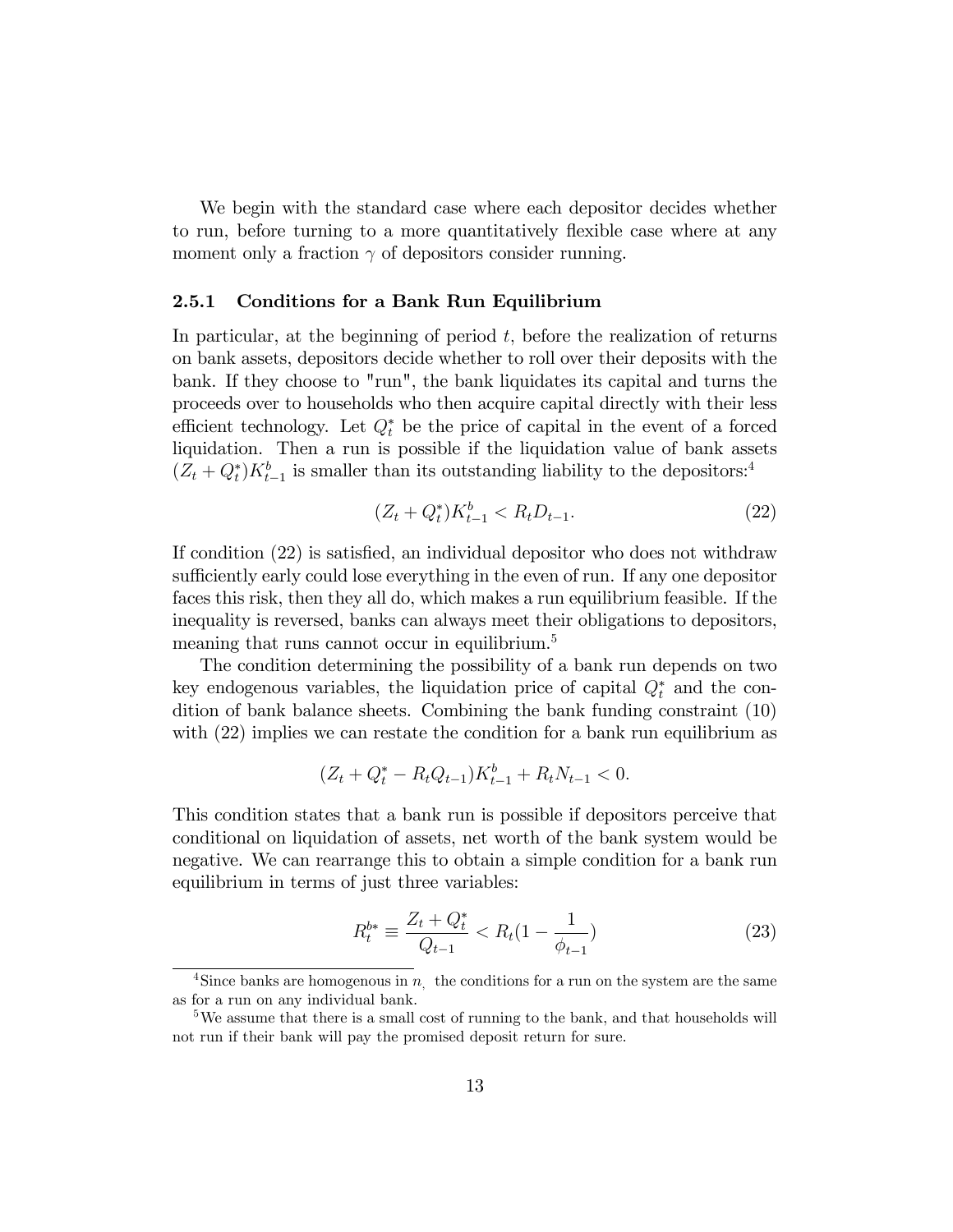where  $\phi_{t-1}$  is the bank leverage ratio at  $t-1$ . A bank run equilibrium is more likely the lower the realized rate of return on bank assets  $R_t^{b*}$  relative to the gross interest rate on deposits  $R_t$  and the higher is the leverage ratio. Note that the expression  $(1 - \frac{1}{\phi_{t-1}})$  $\frac{1}{\phi_{t-1}}$ ) is the ratio of bank deposits  $D_{t-1}$  to bank capital  $Q_{t-1}K_{t-1}^b$ , which is increasing in the leverage ratio.

Since  $R_t^{b*}$ ,  $R_t$  and  $\phi_t$  are all endogenous variables, the possibility of a bank run may vary with macroeconomic conditions. The equilibrium absent bank runs (that we described earlier) determines the behavior of  $R_t$  and  $\phi_t$ . The behavior of  $R_t^{b*}$  is increasing in the liquidation price  $Q_t^*$ , which depends on the behavior of the economy.

Finally, we now turn to a more flexible case that we use in the quantitative analysis, where at each time t only a fraction  $\gamma$  of depositors consider running. Here the idea is that not all depositors are sufficiently alert to market conditions to contemplate running. This scenario is consistent with evidence that during a run only a fraction of depositors actually try to quickly withdraw.

In this situation, a run is possible if any individual depositor who is considering a run perceives the bank cannot meet the obligations of the group that could potentially withdraw. Thus, assuming individual depositors who might run know  $\gamma$ , a run is possible if the following condition is satisfied

$$
(Z_t + Q_t^*)K_{t-1}^b < \gamma R_t D_{t-1}
$$

which, proceeding as before, can be expressed as

$$
R_t^{b*} < \gamma R_t (1 - \frac{1}{\phi_{t-1}}). \tag{24}
$$

Thus, in the condition for the possibility of a bank run equilibrium, the deposit rate is adjusted by the fraction  $\gamma$  of depositors who could potentially run.

#### 2.5.2 The Liquidation Price

To determine  $Q_t^*$  we proceed as follows. A depositor run at t induces all banks that carried assets from  $t-1$  to fully liquidate their asset positions and go out of business. New banks do not enter. Given our earlier assumption that new bankers can operate only by taking over functioning franchises of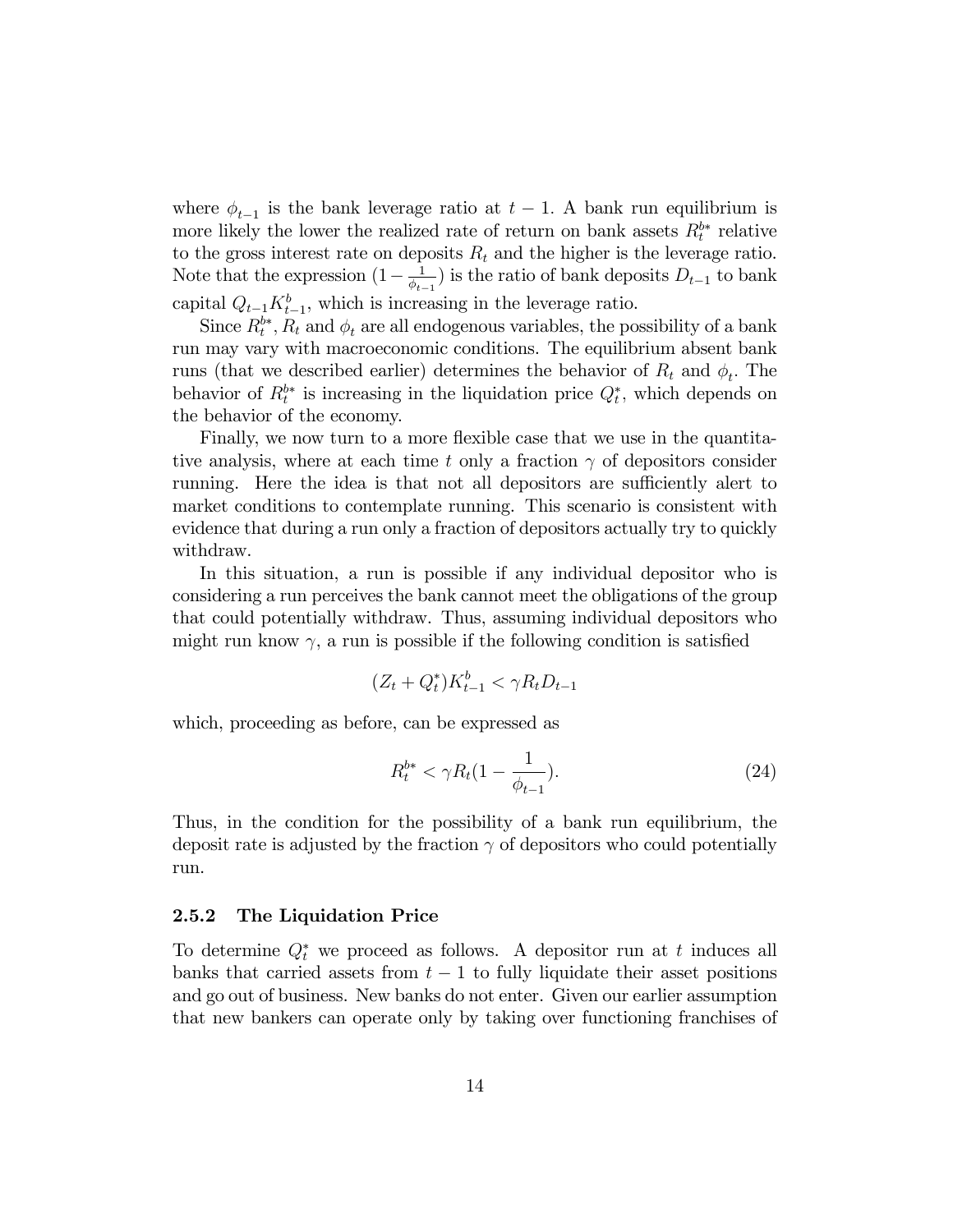exiting bankers, the collapse of existing banks eliminates the possibility of transferring the necessary skill and apparatus to new bankers. $6$ 

Accordingly, when banks liquidate, they sell all their assets to households. In the wake of the run at date  $t$  and for each period after, accordingly:

$$
1 = K_{t+i}^h, \text{ for all } i \ge 0,
$$
\n
$$
(25)
$$

where, again, unity is the total supply of capital. Further, since banks no longer are operating, entering bankers simply consume their respective endowments:

$$
C_t^b = W^b.
$$

The consumption of households is then the sum of their endowment and the returns on their capital net of management costs:

$$
C_t^h = Z_t W^h + Z_t - f(1)
$$
 (26)

where the last term on the right is household portfolio management costs, which are at a maximum in this instance given that the household is directly holding the entire capital stock.

Let  $R_{t+1}^{h^*}$  be the household's marginal return on capital from t to  $t + 1$ when banks have collapsed at  $t$ . Then the first order condition for household direct capital holding is given by

$$
E_t\{\Lambda_{t,t+1}R_{t+1}^{h*}\}=1
$$

with

$$
R_{t+1}^{h*} = \frac{Z_{t+1} + Q_{t+1}^*}{Q_t^* + \alpha \overline{K}^h}
$$

where  $\alpha \overline{K}^h$  is the marginal portfolio management cost when households are absorbing all the capital (see equation (4)).<sup>7</sup> Rearranging yields the following

 $6$ This assumption is for purely technical reasons: It makes the liquidation price easy to calculate. If we allowed new banks to enter, (under any reasonable calibration), the banking system would eventually recover, but it would be a very long and slow process. Under either approach, the near term behavior of liquidation prices would be simiar.

<sup>7</sup>When there are bank runs at date t, consumption and saving on capital and deposit are different across households, depending upon the timing of withdrawal. But we consider that each household pays the same management fee  $(\alpha \overline{K})$  for every unit of capital purchase. The profit of management company  $\alpha \overline{K} - f(1)$  is distributed to all the households lump sum as in (9). Then the marginal rate of substitution  $\Lambda_{t,t+i}$  is the same across households.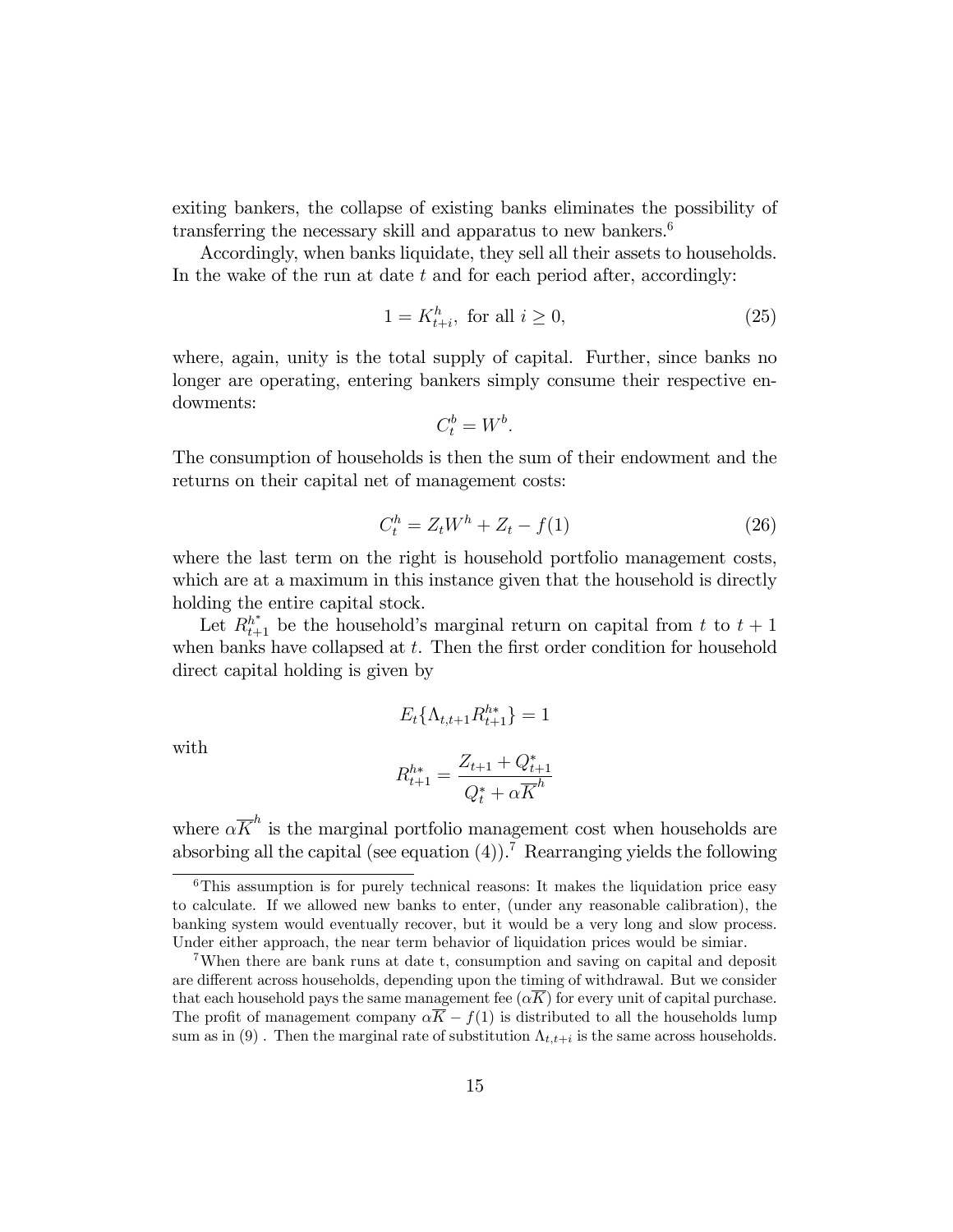expression for the liquidation price in terms of discounted dividends net the marginal management cost.

$$
Q_t^* = E_t \left[ \sum_{i=1}^{\infty} \Lambda_{t, t+i} (Z_{t+i} - \alpha \overline{K}^h) \right] - \alpha \overline{K}^h. \tag{27}
$$

Everything else equal, the higher the marginal management cost the lower the liquidation price. Note  $Q_t^*$  as well as  $\phi_t$  will vary with cyclical conditions. Thus, even if a bank run equilibrium does not exist in the neighborhood of the no-run steady state, it is possible that a sufficiently negative disturbance to the economy could open up this possibility. We illustrate this point in Section 3 below.

Finally, we observe that within our framework the distinction between a liquidity shortage and insolvency is more subtle than is often portrayed in popular literature. If a bank run equilibrium exists, banks become insolvent, i.e. their liabilities exceed their assets if assets are valued at the fire-sale price  $Q_t^*$ . But if assets are valued at the price in the no-run equilibrium  $Q_t$ , the banks are all solvent. Thus whether banks are insolvent or not depends upon equilibrium asset prices which in turn depend on the liquidity in the banking system; and this liquidity can change abruptly in the event of a run. As a real world example of this phenomenon consider the collapse of the banking system during the Great Depression. As Friedman and Schwartz (1963) point out that, what was initially a liquidity problem in the banking system (due in part by inaction of the Fed), turned into a solvency problem as runs on banks led to a collapse in long-term security prices and in the banking system along with it.

### 2.6 Household liquidity risks

Up to this point we have simply assumed that banks engage in maturity mismatch by issuing non-contingent one period deposits despite holding risky long maturity assets. We now motivate why banks might issue liquid short term deposits. In the spirit of Diamond and Dybvig (1983), we do so by introducing idiosyncratic household liquidity risks, which creates a desire by households for demandable debt. We do not derive these types of deposits from an explicit contracting exercise. However, we think that a scenario with liquidity moves us one step closer to understanding why banks issue liquid deposits despite having partially illiquid assets.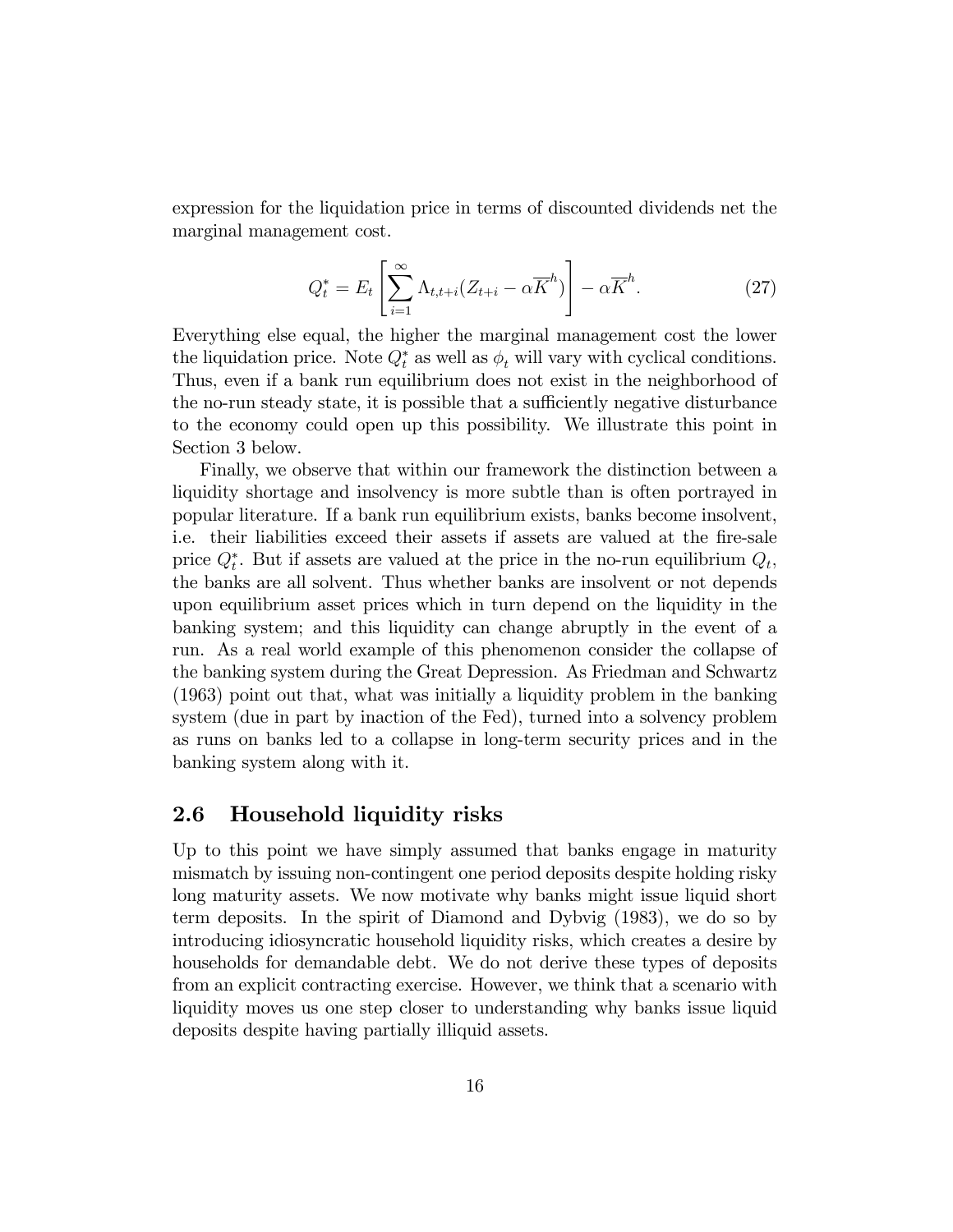As before, we assume that there is a continuum of measure unity of households. To keep the heterogeneity introduced by having independent liquidity risks manageable, we further assume that each household consists of a continuum of unit measure individual members.

Each member of the representative household has a need for emergency expenditures within the period with probability  $\pi$ . At the same time, because the household has a continuum of members, exactly the fraction  $\pi$  has a need for emergency consumption.

In particular, let  $c_t^m$  be emergency expenditures by an individual member, with  $\pi c_t^m = C_t^m$  being the total emergency expenditures by the family. For an individual with emergency expenditures needs, period utility is given by

$$
\log C_t^h + \kappa \log c_t^m,
$$

where  $C_t^h$  is regular consumption. For family members that do not need to make emergency expenditures, period utility is given simply by

 $\log C_t^h$ .

Because they are sudden, emergency expenditures must be made with demandable bank debt, in a way that we make clear shortly.

We suppose that demand deposits at banks are necessary to make emergency expenditures. To keep things simple, we suppose that the members of a household must buy endowment from other households which can be transformed to  $c_t^m$ . Conversely the household sells endowment that can be converted to  $c_t^m$  to other families in return for deposits.

The timing of events is as follows: At the beginning of period  $t$ , before the realization of the liquidity risk at the end of  $t$ , the household chooses  $C_t^h$ and the allocation of its portfolio between bank deposits  $D_t$  and directly held capital  $K_t^h$ . The household plans the date-t regular consumption to be the same for every member since all members of the household are identical ex ante and utility is separable in  $C_t^h$  and  $c_t^m$ . After choosing the total level of deposits, the household divides them evenly amongst it members. Entering period t, an individual has access only to his or her own deposits at the time the liquidity risk is realized. Those having to make emergency expenditures above some threshold  $\bar{c}^m$  must finance them from funds in their deposits accounts at the beginning of  $t$ <sup>8</sup>,

$$
c_t^m - \overline{c}^m \le D_t. \tag{28}
$$

<sup>&</sup>lt;sup>8</sup>One can think each member carrying a deposit certificate of the amount  $D_t$ . Each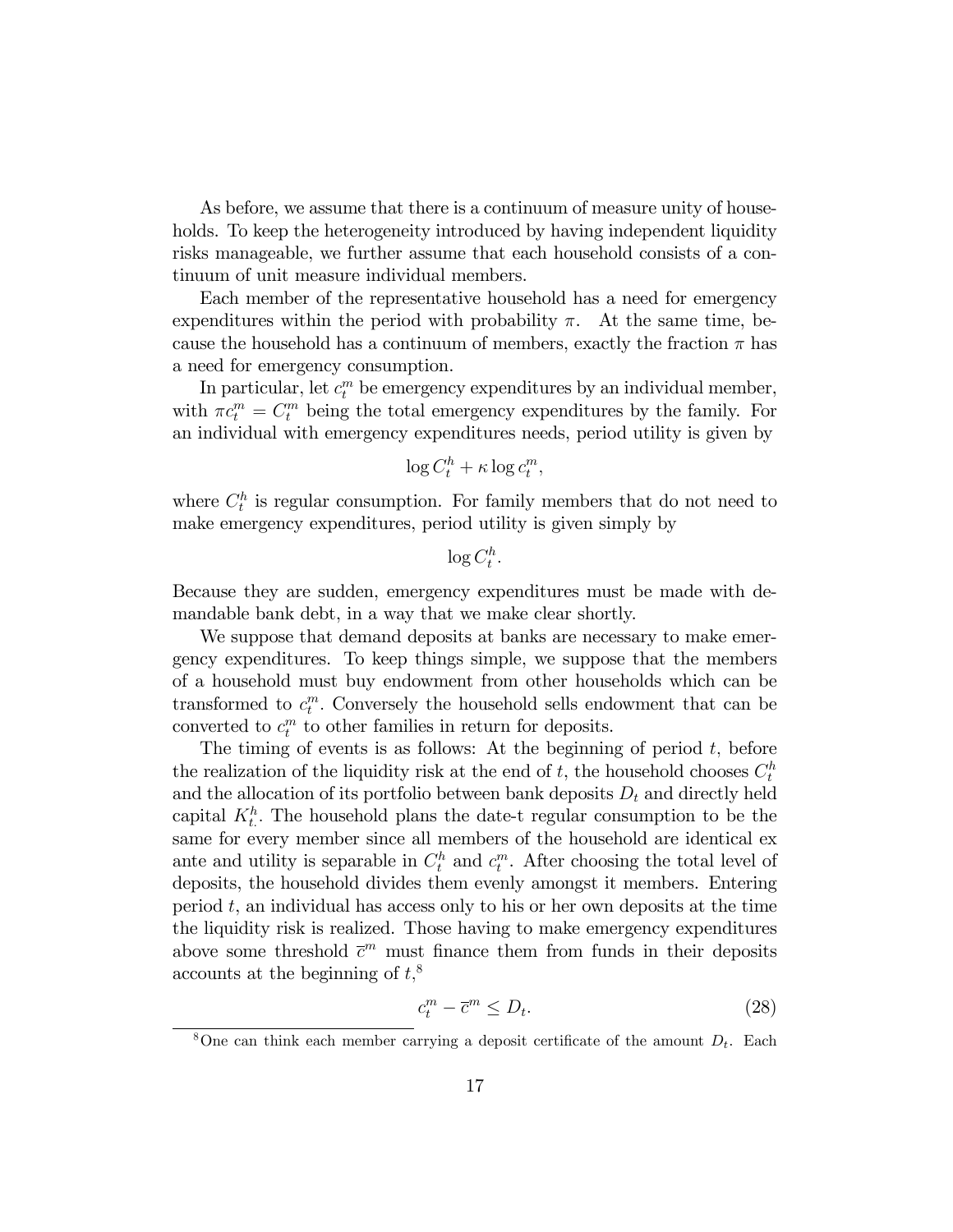Think of  $\bar{c}^m$  as the amount of emergency expenditure that can be arranged through credit as opposed to deposits.<sup>9</sup> After the realization of the liquidity shock, individuals with excess deposits simply return them to the household. The next sequence of optimization then begins at the beginning of period  $t + 1.10$ 

We can express the formal decision problem of the household with liquidity risks as follows:

$$
U_t(D_{t-1}, K_{t-1}^h) = \max_{C_t^h, c_t^m, D_t, K_t^h} \{ (\log C_t^h + \pi \kappa \log c_t^m + \beta E_t[U_{t+1}(D_t, K_t^h)] \}
$$

subject to the budget constraint

$$
C_t^h + \pi c_t^m + D_t + Q_t K_t^h + f(K_t^h) = R_t D_{t-1} + (Z_t + Q_t) K_{t-1}^h + Z_t W^h \tag{29}
$$

and the liquidity constraint given by (28).

Let  $\chi_t$  be the Lagrangian multiplier on the liquidity constraint. Then the first order conditions for deposits  $D_t$  and emergency expenditures are given by:

$$
E_t\{\Lambda_{t,t+1}R_{t+1}\} + \pi \frac{\chi_t}{1/C_t^h} = 1,
$$
\n(30)

$$
\frac{\kappa}{c_t^m} - \frac{1}{C_t^h} = \chi_t.
$$
\n(31)

The multiplier on the liquidity constraint  $\chi_t$  is equal to the gap between the marginal utility of emergency consumption and regular consumption for a household member who experiences a liquidity shock. Observe that if the liquidity constraint binds, there is a relative shortage of the liquid asset, which pushes down the deposit rate, everything else equal, as equation (30) suggests.

further of unable to make use of the deposit certificates of the other members of the family for his or her emergency consumption. Although an individual member may use up the deposit certificate, the family's total deposits at the end of period is equal to the initial level, because the outflow of funds is balanced with the inflow of funds by a law of a large number as long as the budget constraint (equation  $(29)$  below) is satisfied.

<sup>&</sup>lt;sup>9</sup>We allow for  $\bar{c}^m$  so that households can make some emergency expenditures in a bank run equilibrium, which keeps the marginal utility of  $c<sup>m</sup>$  from going to infinity in this case.

 $10\,\text{Since}$  deposits are pooled after the realization of the liquidity shock we do not have to keep track of the history of this shock on individual wealth.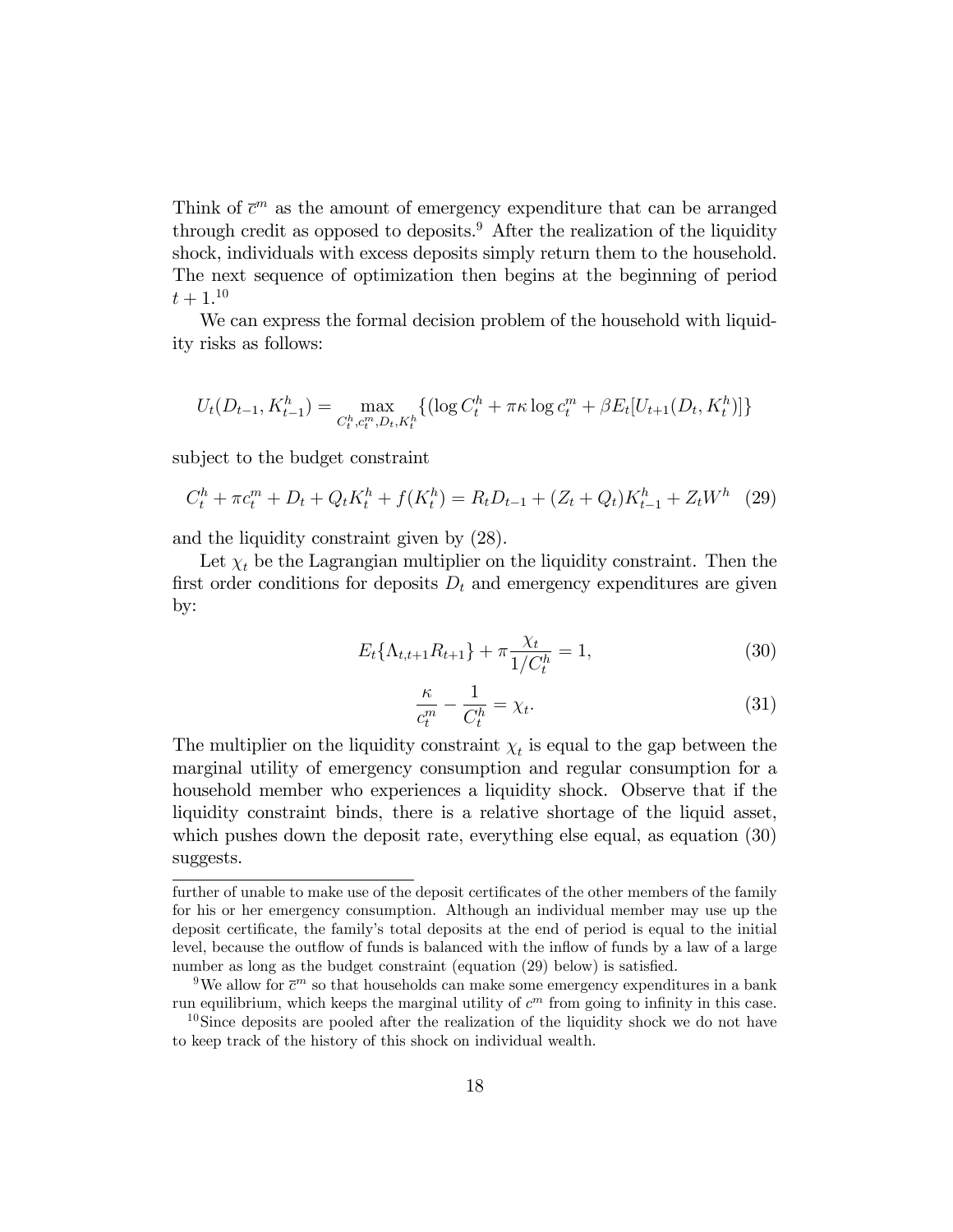The first order condition for the households choice of direct capital holding is the same as in the case without liquidity risks (see equation  $(6)$ ). The decision problem for banks is also the same, as are the conditions for aggregate bank behavior.

In the aggregate (and after using the bank funding condition to eliminate deposits), the liquidity constraint becomes:

$$
C_t^m - \pi \overline{c}^m \leq \pi (Q_t K_t^b - N_t).
$$

Given that households are now making emergency expenditures, the relation for uses of output becomes

$$
Y_t = C_t^h + C_t^m + C_t^b + f(K_t^h). \tag{32}
$$

Otherwise, the remaining equations that determine the equilibrium without liquidity risks (absent bank runs) also applies in this case.

Importantly the condition for a bank run (equation 23) also remains unchanged. The determination of the liquidation price is also effectively the same (see equation 27). There is one minor change, however: The calculation of  $Q_t^*$  is slightly different since households are now making emergency expenditures  $c_t^m$ , in addition to consuming  $C_t^h$ .

# 3 Numerical Examples

Our goal here is to provide some suggestive numerical examples to illustrate the workings of the model. Specifically we construct an example where a recession tightens bank balance sheet constraints, which leads to an "excessive" drop in asset prices and opens up the possibility of a bank run. We then illustrate the effects of an unanticipated run. We first present results for our baseline model and then do the same for the model with liquidity risks.

### 3.1 Parameter Choices

Table 1 lists the choice of parameter values for our baseline model, while Table 2 gives the steady state values of the endogenous variables. Overall there are nine key parameters in the baseline model and an additional two in the model with liquidity risks. Two parameters in the baseline are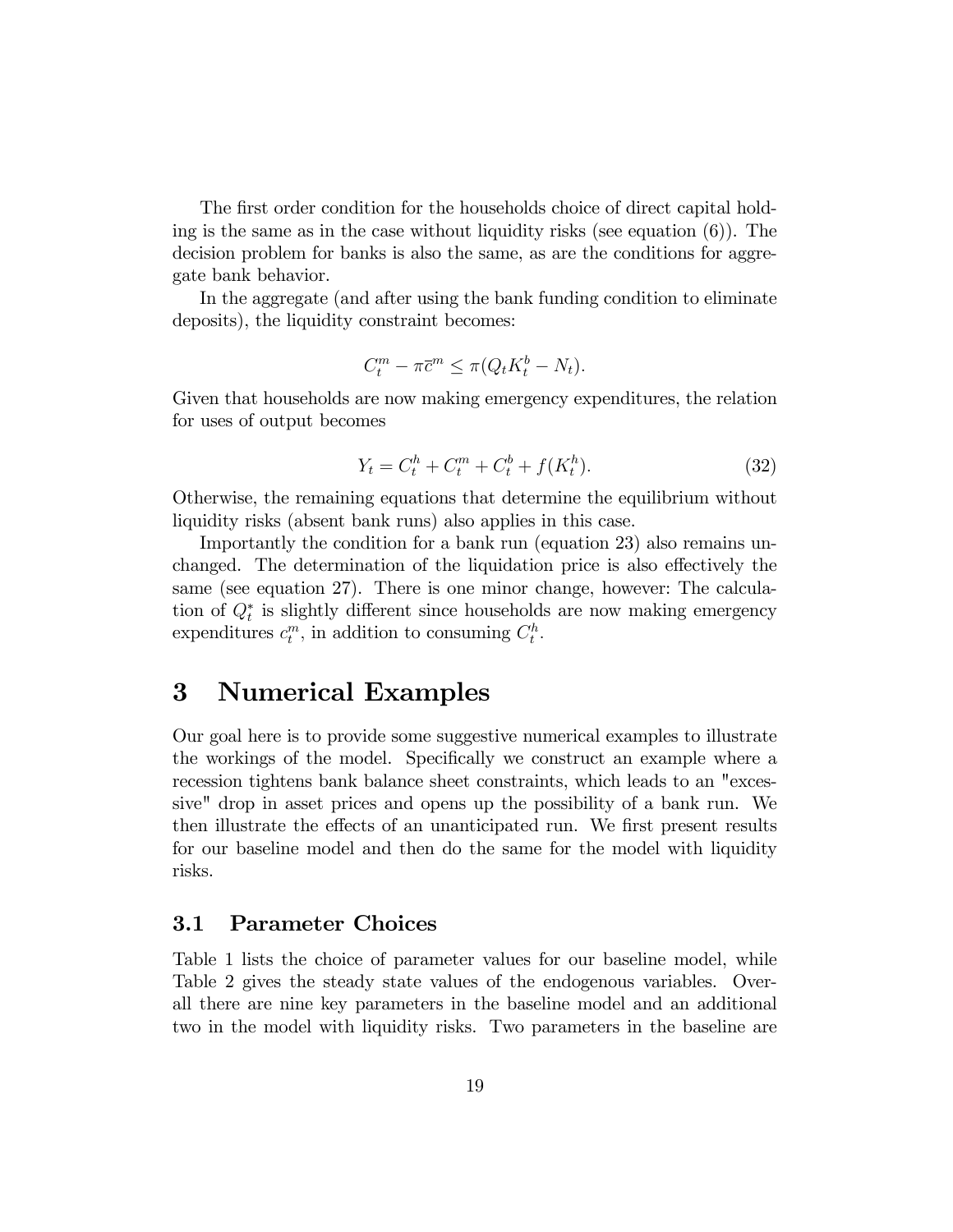conventional: the quarterly discount factor  $\beta$  which we set at 0.99 and the serial correlation of the productivity shock  $Z_t$  which we set at 0.95. Seven parameters  $(\sigma, \theta, W^b, \alpha, \overline{K}^h, \gamma, W^h)$  are specific to our model. Our choice of these parameters is meant to be suggestive. We set the banker's survival probability  $\sigma$  equal to 0.93 which implies an expected horizon of three and half years. We choose values for the seizure rate parameter  $\theta$ , the banker's initial endowment  $W^b$ , and the "management cost parameter  $\alpha$  to hit the following targets in the steady state absent bank runs: a bank leverage ratio  $\phi$  of eight, the annual spread between the the expected return on capital and the riskless rate of 240 basis points, and a steady state allocation of capital holdings such direct holdings by the household are small, e.g., roughly five percent. We set  $\overline{K}^h$  based on two considerations: It is high enough so that  $K_t^h$  within a local region of the steady state stays below it (so we can use loglinear numerical methods within a local region of the steady state in the no run case). At the same time it is low enough to ensure that households find it profitable to directly hold capital in the bank run equilibrium. Finally, we set the fraction of depositors who may run at any moment to 0.7, which makes it feasible to have a steady state without a bank run equilibrium with the possibility of a run equilibrium in the recession. We set the household steady state endowment  $ZW<sup>h</sup>$  (which roughly corresponds to labor income) to three times steady state capital income Z: We also normalize the steady state price of a unit of capital  $Q_t$  at unity, which restricts the steady value of  $Z_t$  (which determined output stream from capital).

Finally, for the model with liquidity risks we use the same parametrization as in our baseline case. There are, however, three additional parameters  $(\kappa, \pi, \bar{c}_m)$ . We choose these parameters to ensure that (i) the steady spread between the households net return on capital  $R<sup>h</sup>$  and the deposit R rate is fifty basis points at an annual level, and (ii) households can still makes some emergency expenditures in an bank run equilibrium. For all other parameters, we use the same values as in the baseline case with one exception: we adjust the fraction of depositors who may run so that the steady state cost per deposit to the bank in the event of a run,  $\gamma R$  is the same as in the baseline case.<sup>11</sup> Roughly speaking, for a given set of parameter values, this makes the likelihood of a run within a local region of the steady state the same in both cases.

<sup>&</sup>lt;sup>11</sup>The liquidity premium makes  $R$  lower in the case with liquidity risks than in the baseline case, which everything else equal, makes the likliehood of a run lower.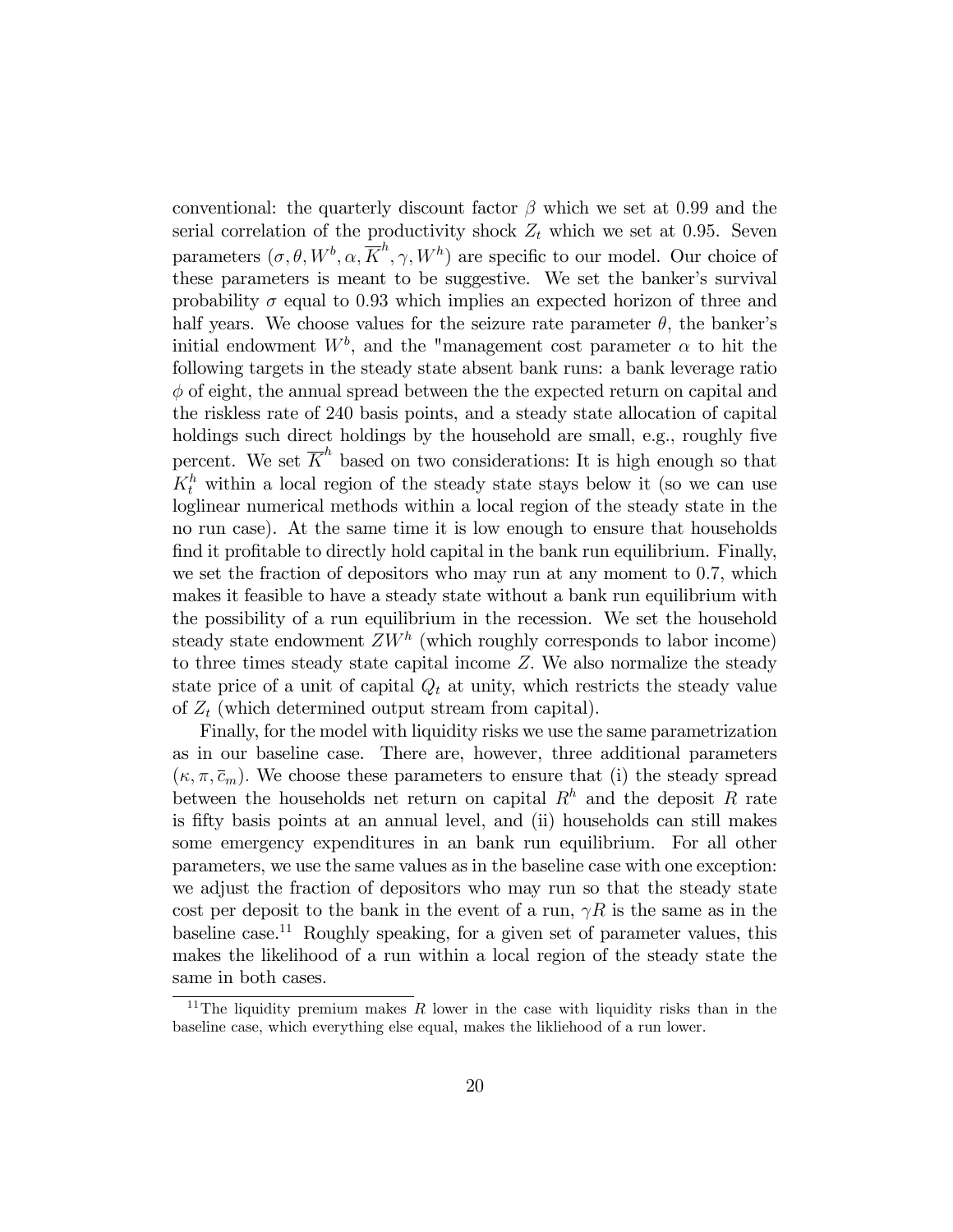# 3.2 Recessions, Banking Distress and Bank Runs: Some Simulations

We have parametrized the model so that a bank run equilibrium does not exist in the steady state but could arise if the economy enters a recession. We begin by analyzing the response of the economy to a negative shock to  $Z_t$  assuming the economy stays in the "no bank run" equilibrium. We then examine the effects of an unanticipated bank run, once the economy enters a region where runs are possible. For each case we first examine the baseline model and then turn to the model with liquidity risks.

Figure 1 shows the response of the baseline model to an unanticipated negative five percent shock to productivity,  $Z_t$ . This leads to a drop in output of roughly Öve percent, a magnitude which is characteristic of a major recession. Though a bank run does not arise in this case, the recession induces financial distress that amplifies the contraction in assets prices and raises the cost of bank credit. The unanticipated drop in  $Z_t$  reduces net worth  $N_t$ which tightens bank balance sheets, leading to a contraction of bank deposits and a firesale of bank assets, which in turn magnifies the asset price decline. Households absorb some of the asset, but because this is costly for them, the amount they acquire is limited. The net effect is a substantial increase in the cost of bank credit: the spread between the required expected return to bank assets and the riskless rate increases one hundred and fifty basis points on impact. Overall, the recession induces the kind of bank balance sheet/Önancial accelerator mechanism prevalent in Gertler and Kiyotaki (2011) and other macroeconomic models of bank distress.

Figure 2 repeats the same experiment as in Figure 1, this time examining the model with liquidity risks. The overall impact on the asset price and the cost of bank credit is similar to the baseline case. One interesting difference, however, is that unlike the baseline, there is a sharper drop in the deposit interest rates relative to the baseline. In the baseline, the deposit interest rate drops one hundred basis points on impact. In this case, the drop is almost four times as much as the baseline for two reasons. First, the contraction in bank deposits raises the liquidity premium for deposits, which increases the spread between the expected rate of return on household's capital  $E_t(R_{t+1}^h)$ and the deposit rate. Second,  $E_t(R_{t+1}^h)$  drops by more in the baseline model as households now smooth the decline in  $C_t^h$  as they cut back sharply on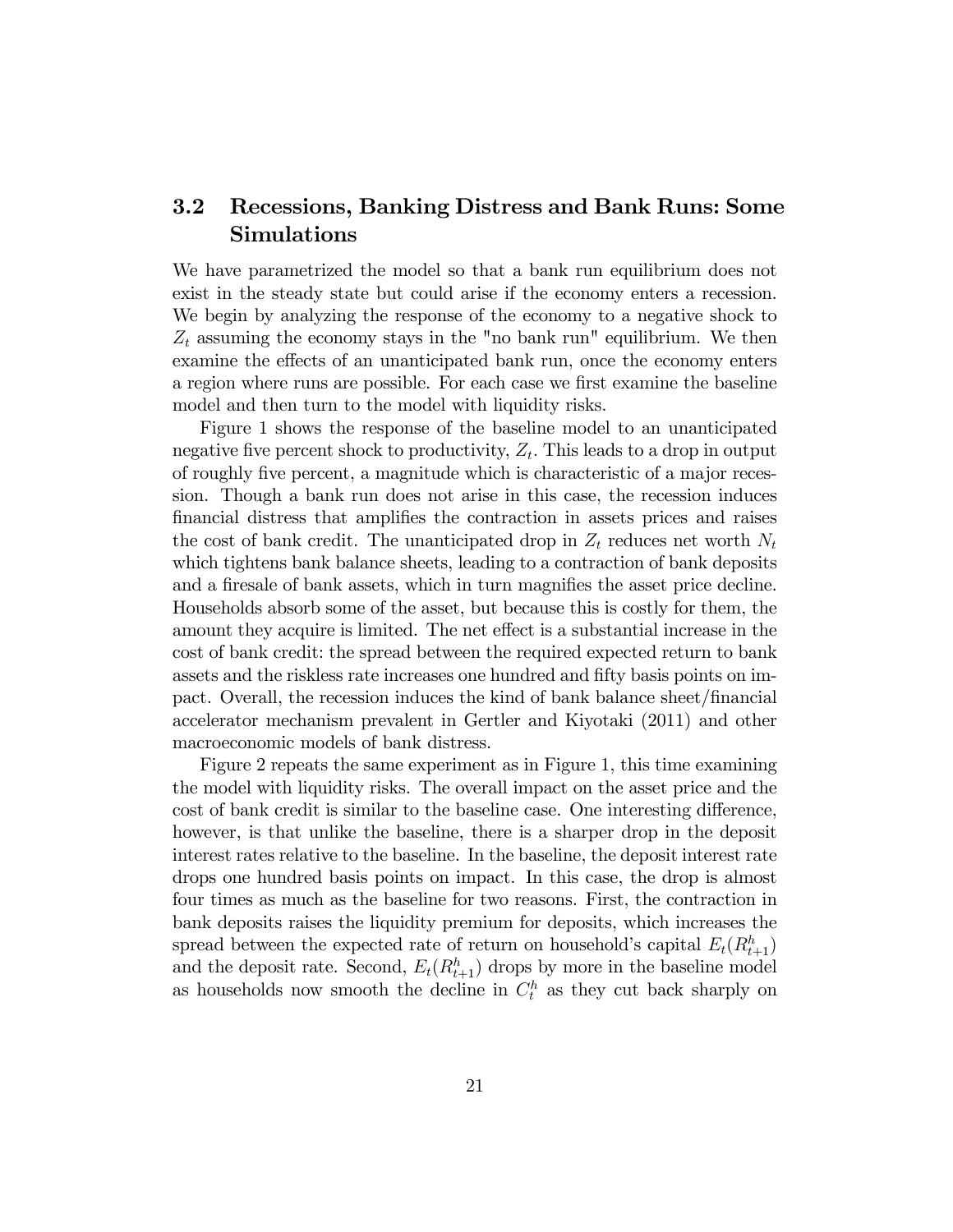$C_t^{m}$ <sup>12</sup>

We now allow for the possibility of bank runs. To determine whether a bank equilibrium exists, we first define  $\overline{Q}_t$  as the threshold value of the liquidation price below which a bank run equilibrium exists. It follows from equation (24) that  $Q_t$  is given by

$$
\overline{Q}_t = \gamma R_t (1 - \frac{1}{\phi_{t-1}}) Q_{t-1} - Z_t.
$$
\n(33)

Note that  $Q_t$  is increasing in  $\phi_{t-1}$ , which implies that everything else equal a bank run equilibrium is more likely the higher is bank leverage at  $t - 1$ . We next construct a variable called "run" that is the difference between  $\overline{Q}_t$  and the liquidation price  $Q_t^*$ :

$$
run_t = \overline{Q}_t - Q_t^*.
$$
\n(34)

A bank run equilibrium exists iff

$$
run_t > 0.
$$

In the steady of our model  $run < 0$ , implying a bank run equilibrium does not exist in this situation. However, the recession opens up the possibility of  $run_t > 0$ , by simultaneously raising  $Q_t$  and lowering  $Q_t^*$ .

Figure 3 revisits the recession experiment for the baseline model, this time allowing for a bank run ex post. The first panel of the middle row shows that the run variable becomes positive upon impact and remains positive for roughly ten quarters. An unanticipated bank run is thus possible at any point in this interval. The reason the bank run equilibrium exists is that the negative productivity shock reduces the liquidation price  $Q_t^*$  and leads to an increase in the bank's leverage ratio  $\phi_t$  (as bank net worth declines relative to assets). Both these factors work to make the banking system vulnerable to a run, as equations (33) and (34) indicate.

In Figure 3 we suppose an unanticipated run occurs in the second period after the shock. The solid line portrays the bank run while the dotted line tracks the no-bank run equilibrium for reference. The run produces a complete liquidation of bank assets as  $K_t^b$  drops to zero. The asset price falls to it liquidation price which is roughly forty percent below the steady state. Output net of household capital management costs drops roughly twenty percent.

<sup>&</sup>lt;sup>12</sup> From the household's Euler equation,  $E_t(R_{t+1}^h)$  depends positively on the growth of  $C_t^h$ .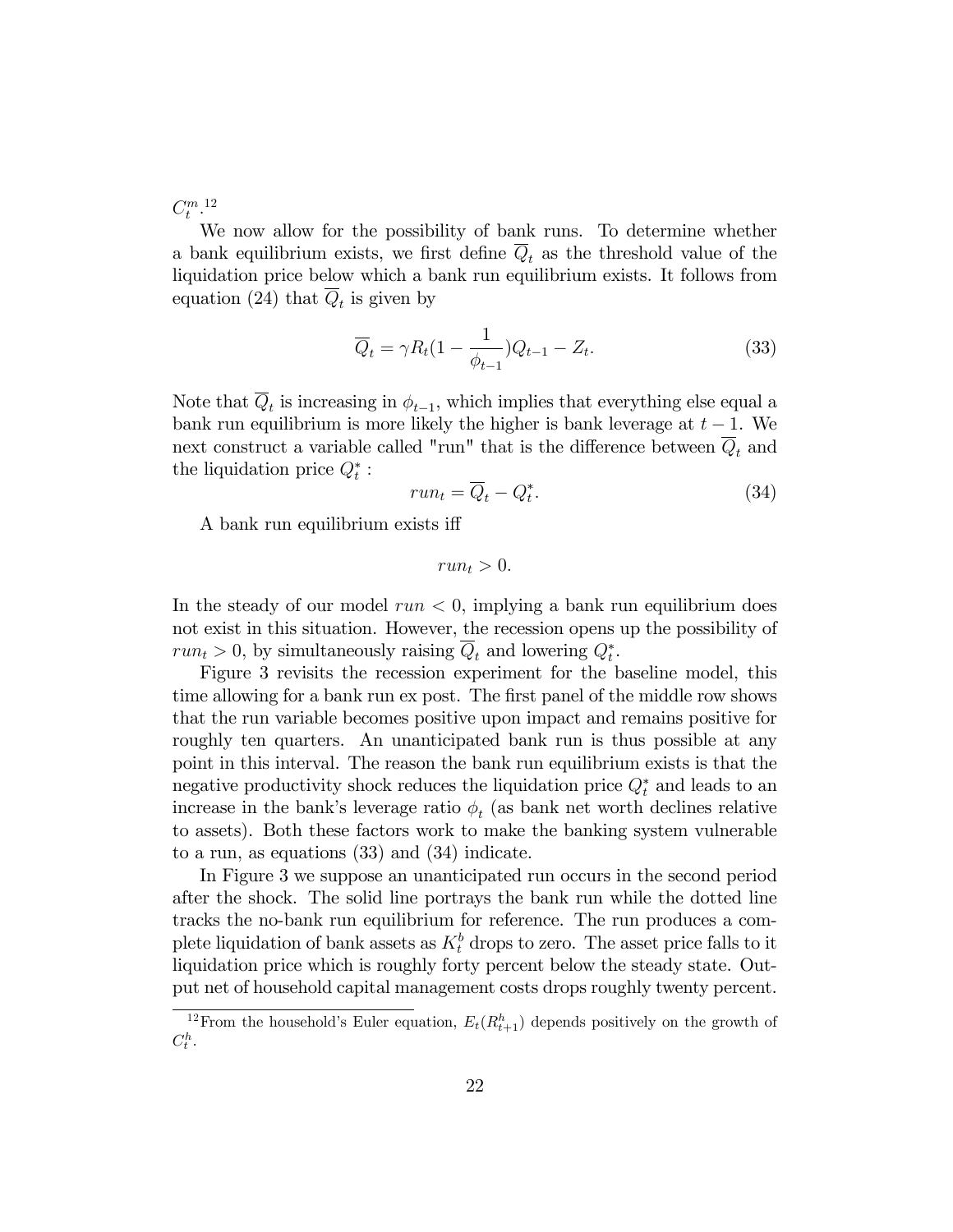The high management costs arise because in the absence of the banking system, households are directly holding the entire capital stock. The reduction of net output implies that household consumption drops roughly ten percent on impact. Bankers consumption drops nearly to zero as existing bankers are completely wiped out and new bankers are only able to consume their endowment.

Finally, Figure 4 repeats the experiment for the model with liquidity risks. The behavior of the economy in the wake of a bank run is very similar to the baseline case. One difference is that the time interval over which a bank run equilibrium is possible is shorter. This occurs because the drop in the deposit rate following the recessionary shock is greater than in the baseline case (see Figure 2) which reduces the likelihood that the conditions for a bank run equilibrium will be met.

# 4 Conclusion

We end with some remarks about government financial policy. As in Diamond and Dybvig (1983) the existence of the bank run equilibrium introduces a role for deposit insurance. The belief that deposits will be insured eliminates the incentive to run in our framework just as it does in the original Diamond/Dybvig setup. If all goes well, further, the deposit insurance need never be used in practice. By being available, it serves its purpose simply by ruling out beliefs that could lead to a bank run.

Of course, as is well understood, moral hazard considerations (not present in our current framework) could produce negative side effects from deposit insurance. The solution used in practice is to combine capital requirements with deposit insurance. As many authors have pointed out, capital requirements help offset the incentives for risk-taking that deposit insurance induces. Within our framework, capital requirements have an added benefit: they reduce the size of the region where bank run equilibria are feasible. This occurs because the possibility of a bank run equilibrium is increasing in the leverage ratio. If equity capital is costly for banks to raise, as appears to be the case in practice, then capital requirements may also have negative side effects. A number of authors have recently pointed that the "stabilizing" effects of capital requirements may be countered to some degree by the increased cost of intermediation (to the extent raising equity capital is costly).

Our model suggests that a commitment by the central bank to lender of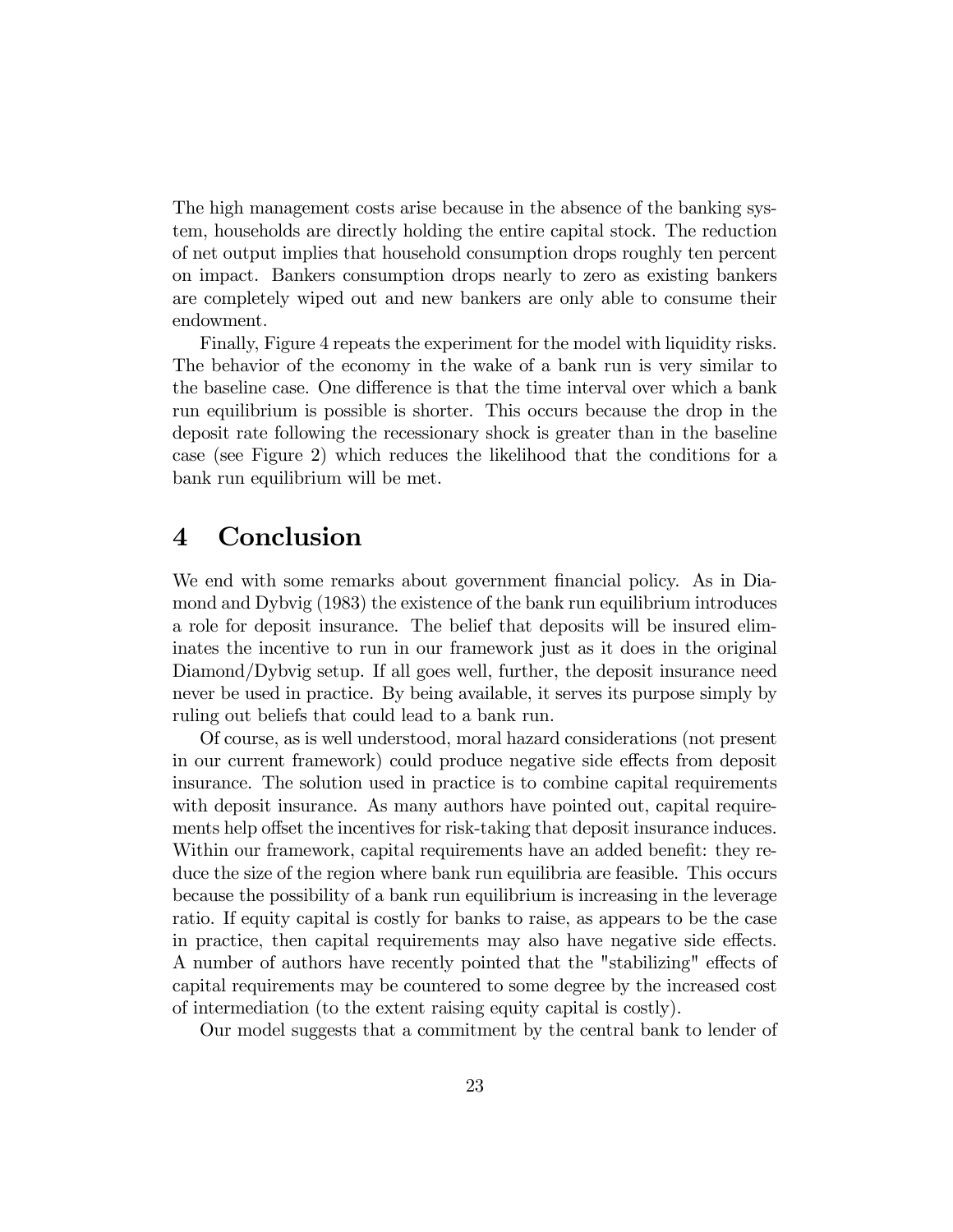last resort policies may also be useful. Within our framework the endogenously determined liquidation price of bank assets is a key determinant of whether a bank run equilibrium exists. In this regard, a commitment to use lender of last resort policies to support liquidation prices could be useful. For example, central bank asset purchases that support the secondary market prices of bank assets might be effective in keeping liquidation prices sufficiently high to rule out the possibility of runs. (Consider the recent purchases by the Federal Reserve of agency mortgaged-backed securities, in the wake of the collapse of the shadow banking system.) An issue to investigate is whether by signalling the availability of such a tool in advance of the crisis, the central bank might have been able to reduce the likelihood of runs on the shadow banks ex post. Gertler and Karadi (2011) and Gertler and Kiyotaki (2011) explore the use of this kind of policy tool in a macroeconomic model of banking distress but without bank runs.<sup>13</sup> It would be useful to extend the analysis of this policy tool and related lender of last resort policies to a setting with bank runs.

<sup>13</sup>See also Gertler, Kiyotaki and Queralto (2011) which takes into account the moral hazard effects of lender of last resort policies by endogenizing the risk of bank liability structure.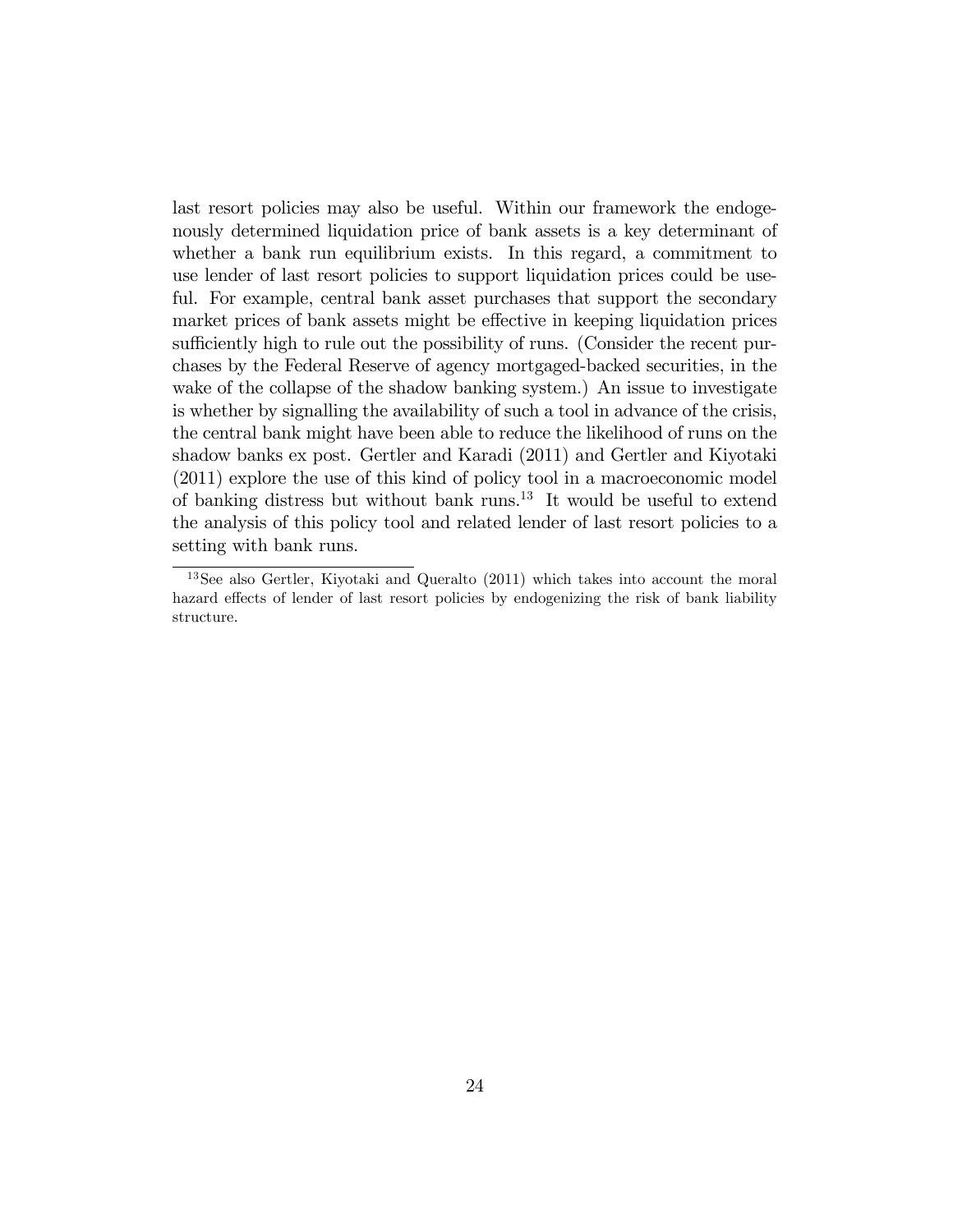# References

- [1] Adrian, T., Colla, P., and Shin, H., 2012. Which Financial Frictions? Paring the Evidence from Financial Crisis of 2007-9. Forthcoming in NBER Macroeconomic Annual.
- [2] Allen, F., and Gale, D., 2007. Understanding Financial Crises. Oxford University Press.
- [3] Bernanke, B., 2010. Causes of the Recent Financial and Economic Crisis. Statement before the Financial Crisis Inquiry Commission, Washington, September 2.
- [4] Bernanke, B., and Gertler, M., 1989. Agency Costs, Net Worth and Business Fluctuations. American Economic Review 79, 14-31.
- [5] Bigio, S., 2012. Financial Risk Capacity. Mimeo, NYU.
- [6] Brunnermeier, M. K., and Sannikov, Y., 2011. A Macroeconomic Model with a Financial Sector. Mimeo, Princeton University.
- [7] Brunnermeier, M.K., and Oehmke, M., 2012.. Bubbles, Financial Crises and Systemic Risk. Mimeo, Princeton University.
- [8] Calomiris, C., and Kahn, C., 1991. The Role of Demandable Debt in Structuring Banking Arrangements. American Economic Review 81, 497-513.
- [9] Diamond, D., and Dybvig, P., 1983. Bank Runs, Deposit Insurance, and Liquidity. Journal of Political Economy 91, 401-419.
- [10] Diamond, D., and Rajan, R., 2000. A Theory of Bank Capital, Journal of Finance..
- [11] Friedman, M., and Schwartz, A., 1963. A Monetary History of the United States, 1867-1960. Princeton University Press.
- [12] Gertler, M., and Karadi, P., 2011. A Model of Unconventional Monetary Policy, Journal of Monetary Economics, January.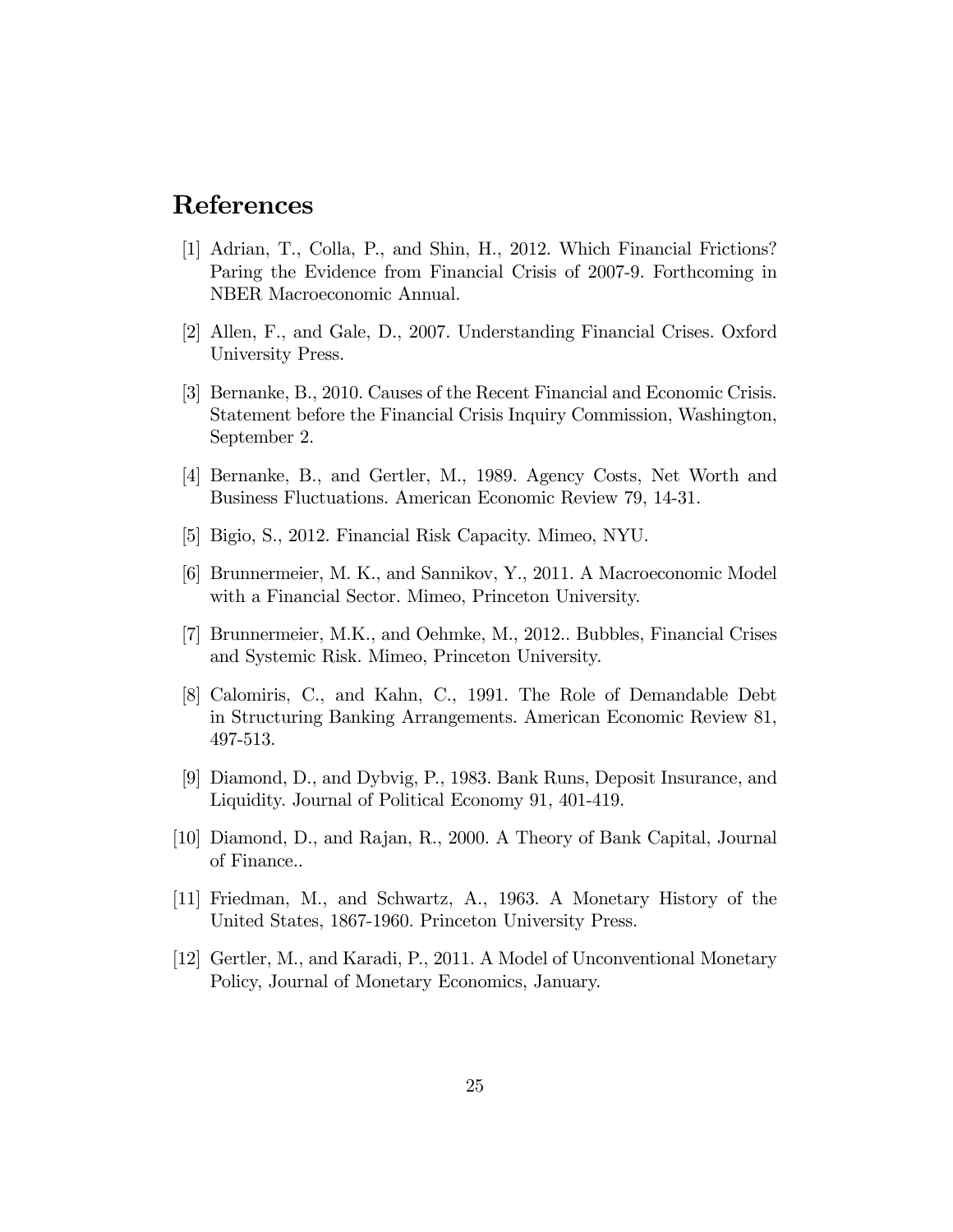- [13] Gertler, M., and Kiyotaki, N., 2010. Financial Intermediation and Credit Policy in Business Cycle Analysis. In Friedman, B., and Woodford, M. (Eds.), Handbook of Monetary Economics. Elsevier, Amsterdam, Netherlands.
- [14] Gertler, M., Kiyotaki, N., and Queralto, A., 2011. Financial Crises, Bank Risk Exposure and Government Financial Policy. Mimeo, NYU and Princeton University.
- [15] Gilchrist, S., Yankov, V., and Zakrasjek, E., 2009. Credit Market Shocks and Economic Fluctuations: Evidence from Corporate Bond and Stock Markets. Mimeo, Boston University.
- [16] Gorton, G., 2010. Slapped by the Invisible Hand: The Panic of 2007. Oxford University Press.
- [17] He. Z. and A. Krishnamurthy, 2012. Intermediary Asset Pricing. Mimeo, Northwestern University.
- [18] Holmstrom, B. and J. Tirole, 1997. Financial Intermediation, Loanable Funds, and the Real Sector. Quarterly Journal of Economics 112, 663- 692.
- [19] Kiyotaki, N., and Moore, J., 1997. Credit Cycles. Journal of Political Economy 105, 211-248.
- [20] Martin, A., D. Skeie and E.L. Von Thadden. Repo Runs. Mimeo, Federal Reserve Bank of New York.
- [21] Roch, Francisco and Harald Uhlig, 2012. The Dynamics of Sovereign Debt Crises in a Monetary Union. Mimeo, University of Chicago.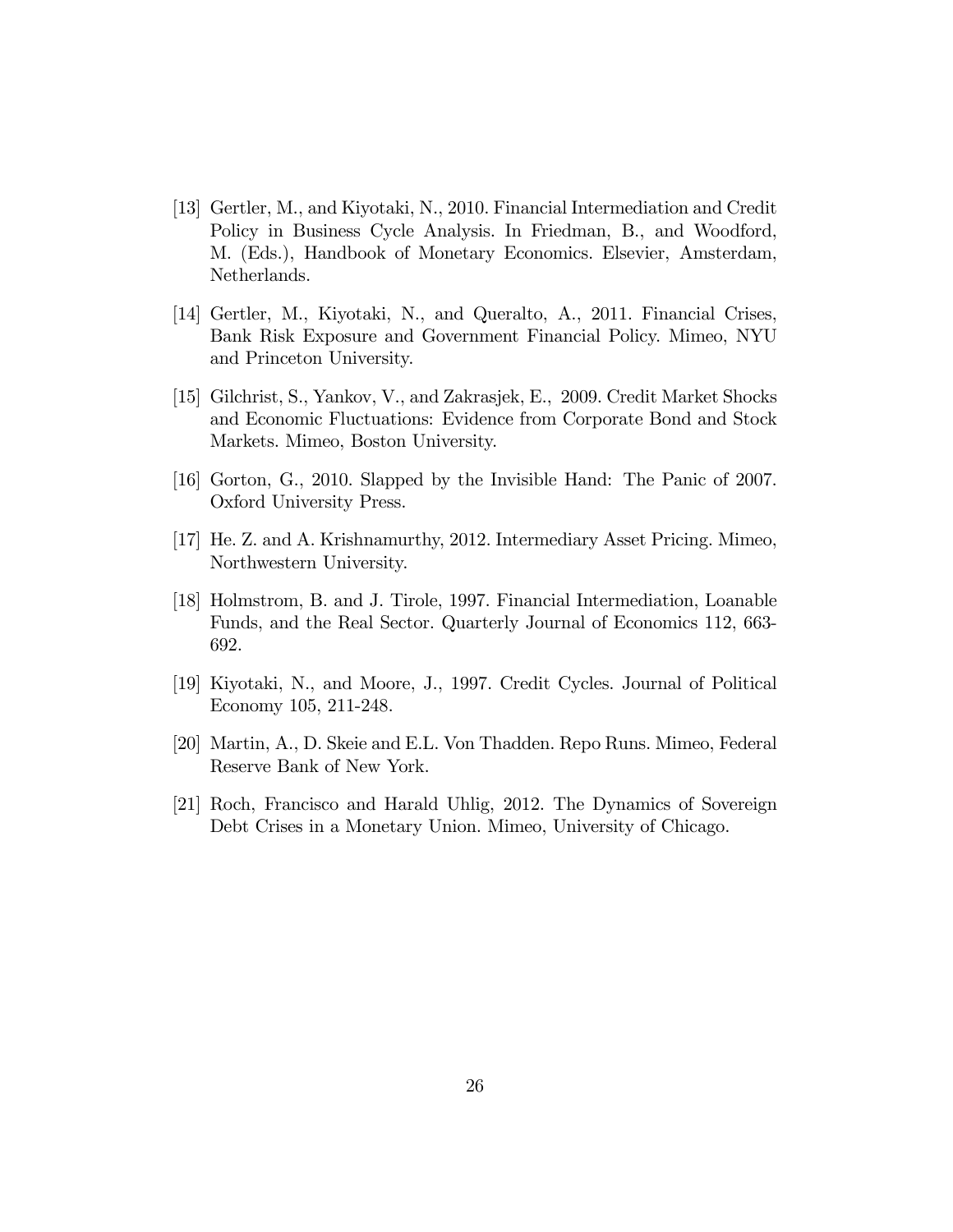Table 1: Parameters

| <b>Baseline Model</b>                            |                |                                          |  |  |
|--------------------------------------------------|----------------|------------------------------------------|--|--|
| β                                                | 0.99           | Discount rate                            |  |  |
| $\sigma$                                         | 0.95           | Bankers survival probability             |  |  |
| $\theta$                                         | $0.35^{\circ}$ | Seizure rate                             |  |  |
| $\alpha$                                         | 0.1            | Household managerial cost                |  |  |
| $\bar{K}^h$                                      | 0.096          | Threshold capital for managerial cost    |  |  |
| $\gamma$                                         | 0.72           | Fraction of depositors that can run      |  |  |
| $\rho$                                           | 0.95           | Serial correlation of productivity shock |  |  |
| Z                                                | 0.0161         | Steady state productivity                |  |  |
| $\omega^b$                                       | 0.0019         | Bankers endowment                        |  |  |
| $\omega^h$                                       | 0.045          | Household endowment                      |  |  |
| <b>Additional Parameters for Liquidity Model</b> |                |                                          |  |  |
| $\kappa$                                         | 62.67          | Preference weight on $c_m$               |  |  |
| $\bar{c}^m$                                      | 0.01           | Threshold for $c_m$                      |  |  |
| $\pi$                                            | 0.03           | Probability of a liquidity shock         |  |  |
| ${\gamma}_L$                                     | 0.67           | Fraction of depositors that can run      |  |  |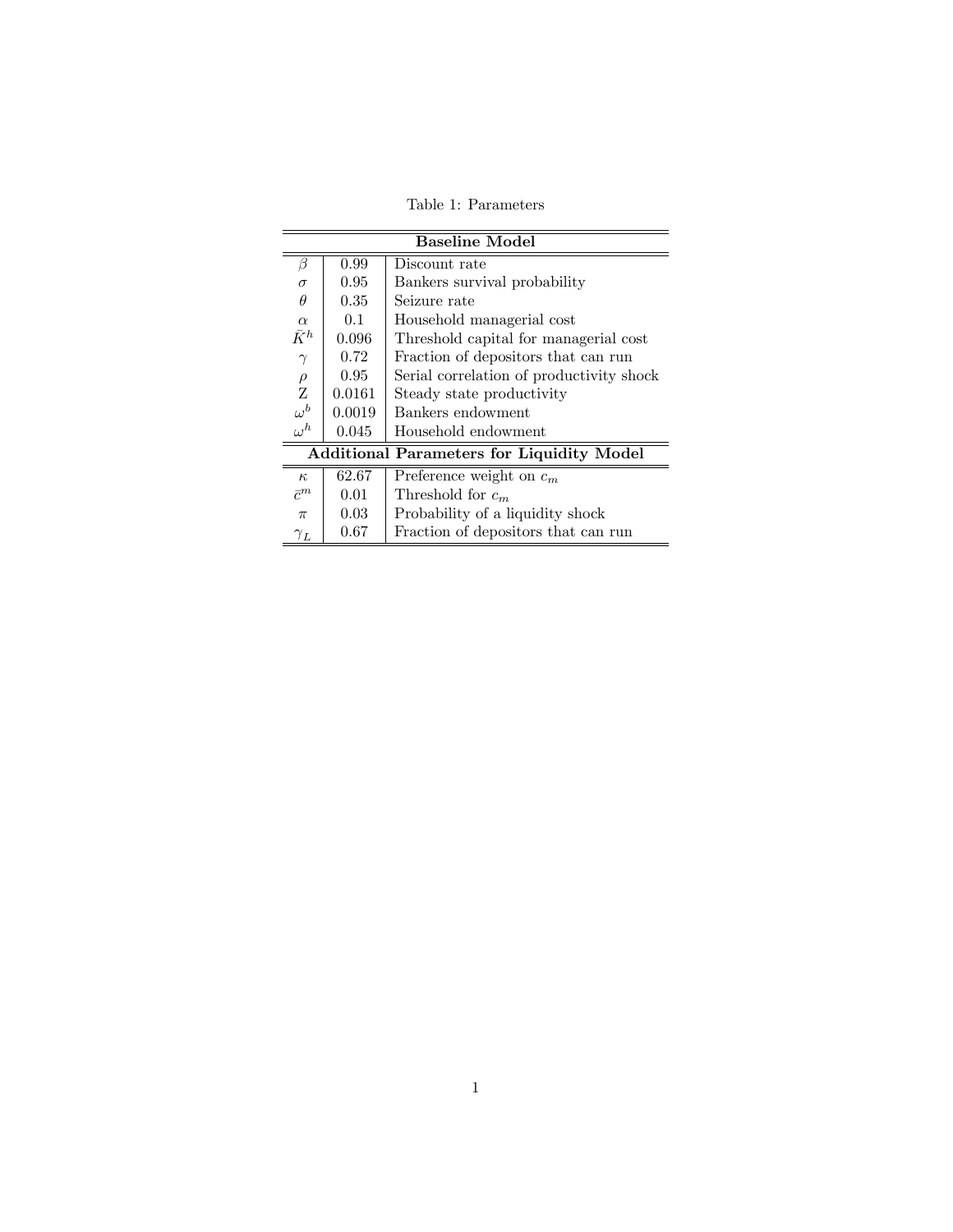| <b>Steady State for No Bank-Run Equilibrium</b>         |                 |           |  |  |
|---------------------------------------------------------|-----------------|-----------|--|--|
|                                                         | <b>Baseline</b> | Liquidity |  |  |
| Κ                                                       | 1               | ı         |  |  |
|                                                         | 1               | 1         |  |  |
| $\mathop{C}\limits^{Q}$                                 | 0.0541          | 0.0184    |  |  |
| $\overset{C^m}{C^b}_K$                                  | $\theta$        | 0.0348    |  |  |
|                                                         | 0.0087          | 0.0088    |  |  |
|                                                         | 0.0594          | 0.0545    |  |  |
| $K^b$                                                   | 0.9406          | 0.9455    |  |  |
| $\phi$                                                  | 8               | 8         |  |  |
| $R^b$                                                   | 1.0644          | 1.0624    |  |  |
| $R^h$                                                   | 1.0404          | 1.0404    |  |  |
| $\boldsymbol{R}$                                        | 1.0404          | 1.0384    |  |  |
| <b>Steady State for Bank-Run Equilibrium</b>            |                 |           |  |  |
|                                                         | <b>Baseline</b> | Liquidity |  |  |
| ${\bf K}$                                               | 1               | 1         |  |  |
| $\begin{array}{c} Q^* \\ C^h \\ C^m \\ K^h \end{array}$ | 0.6340          | 1         |  |  |
|                                                         | 0.0520          | 0.0515    |  |  |
|                                                         | 0               | 0.01      |  |  |
|                                                         | 0.0019          | 0.0019    |  |  |
|                                                         | 1               | 1         |  |  |
| $K^b$                                                   | $\overline{0}$  | $\Omega$  |  |  |
| $\phi$                                                  |                 |           |  |  |
| $\mathbb{R}^b$                                          | 1.1016          | 1.1068    |  |  |
| $\mathbb{R}^h$                                          | 1.0404          | 1.0404    |  |  |
| $\boldsymbol{R}$                                        |                 |           |  |  |

Table 2: Steady State Values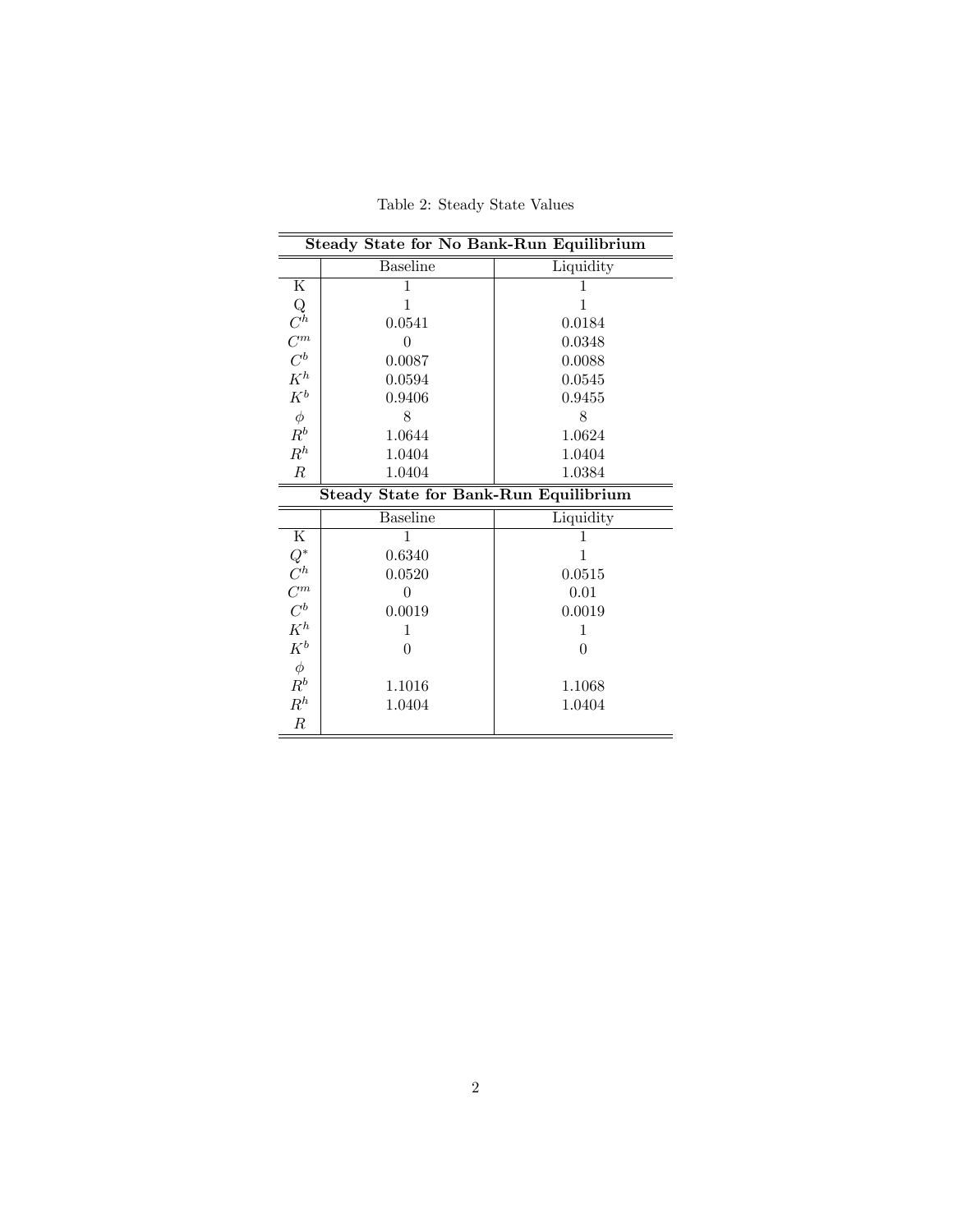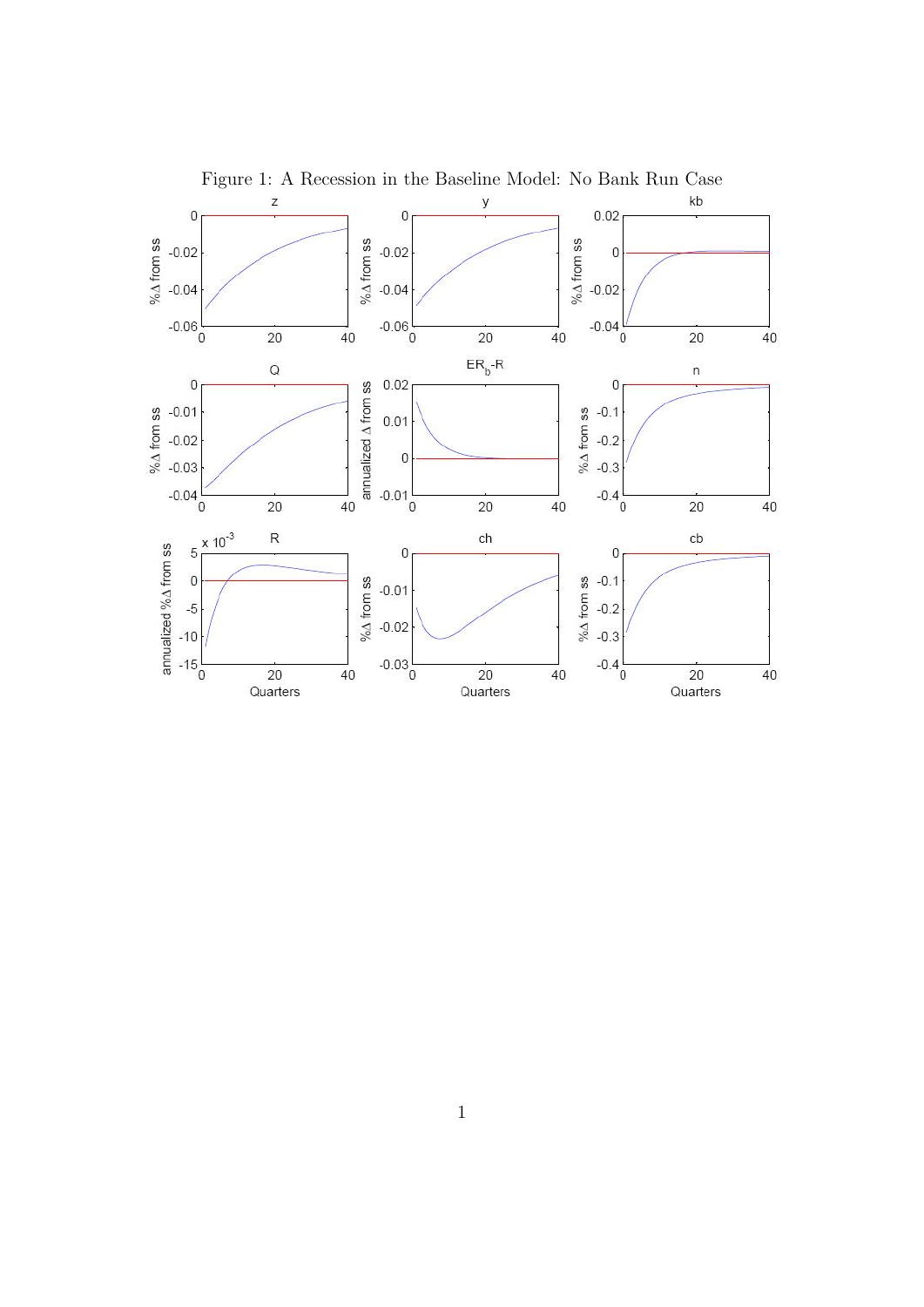

Figure 2: A Recession in the Liquidity Risk Model: No Bank Run Case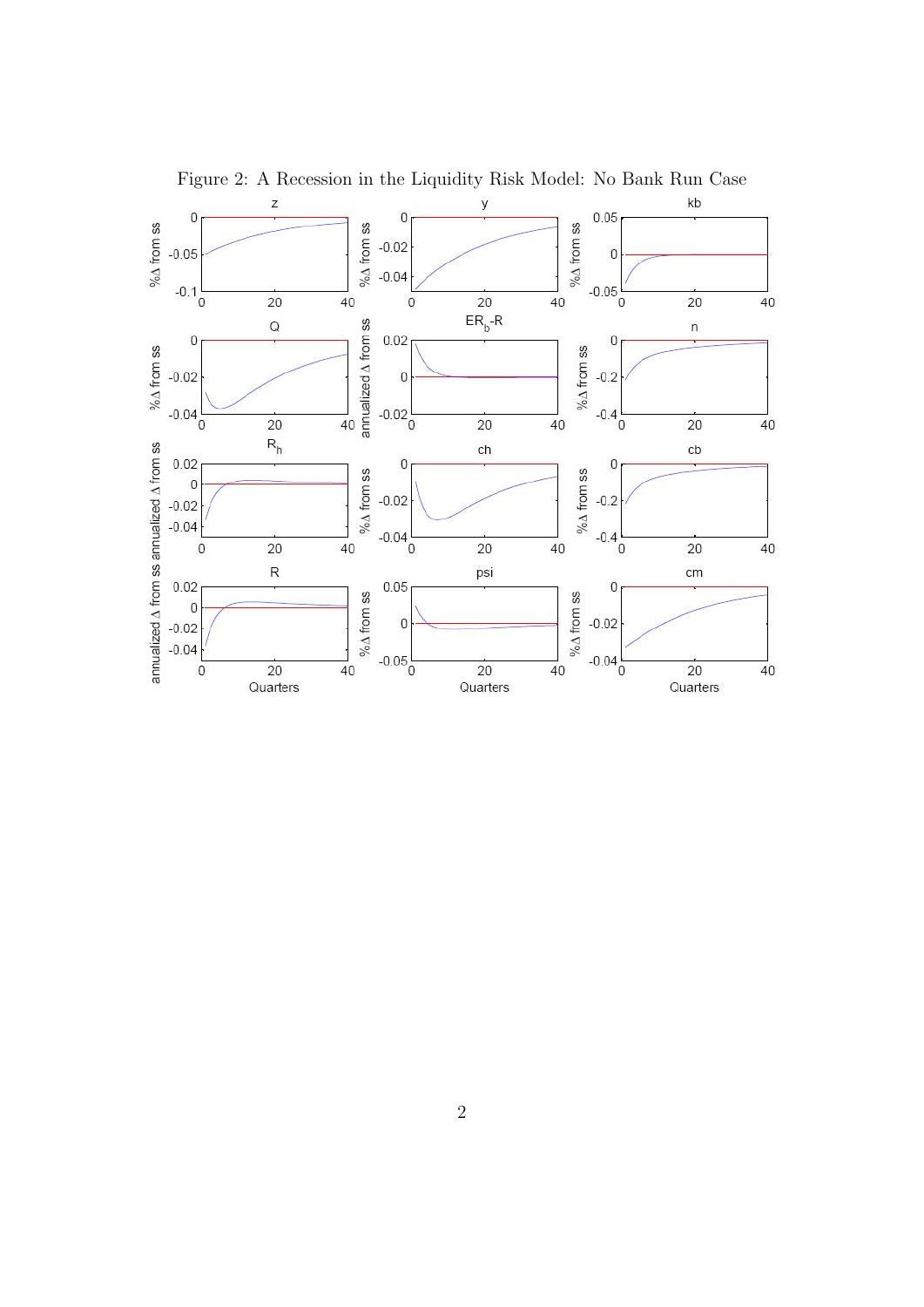

Figure 3: Ex Post Bank Run in the Baseline Model